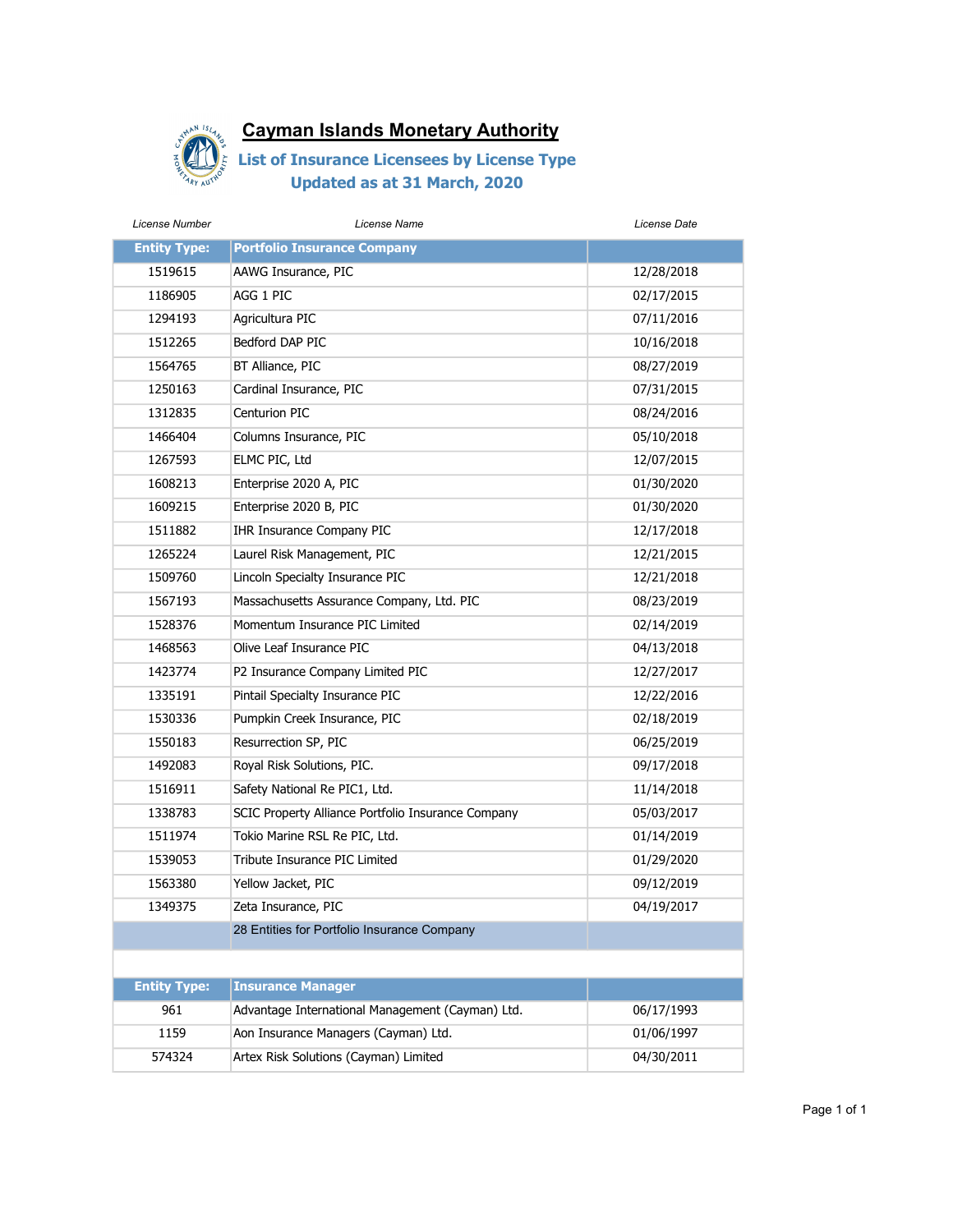

| License Number      | License Name                                         | License Date |
|---------------------|------------------------------------------------------|--------------|
| 2658                | Atlas Insurance Management (Cayman) Limited          | 01/17/2006   |
| 1145                | Beecher Carlson Cayman, Ltd.                         | 04/07/1997   |
| 2976                | Captiva Managers (Cayman) Ltd.                       | 05/03/2010   |
| 328                 | CSI International Underwriting (Cayman) Limited      | 07/09/1982   |
| 667251              | CTS Captive Management (Cayman), Ltd.                | 12/24/2013   |
| 1251132             | DYNA MANAGEMENT(CAYMAN) LTD.                         | 11/13/2015   |
| 262                 | Global Captive Management Ltd.                       | 01/05/1982   |
| 2962                | Horseshoe Services (Cayman) Limited                  | 01/27/2010   |
| 571675              | Hyperion Insurance Management (Cayman) Limited       | 06/03/2011   |
| 955                 | International Insurance Management Corporation Ltd.  | 05/31/1993   |
| 729                 | International Management Services Ltd.               | 05/13/1988   |
| 2299                | Kensington Management Group, Ltd.                    | 06/12/2002   |
| 1589350             | Kynect Risk Management Limited                       | 03/16/2020   |
| 2720                | Lainston International Management, Ltd.              | 08/29/2006   |
| 2886                | MaplesFS Limited                                     | 12/02/2008   |
| 1230                | Marsh Management Services Cayman Ltd                 | 06/11/1998   |
| 1543640             | Omega Partners (Cayman) Limited                      | 10/21/2019   |
| 109                 | Sagicor Insurance Managers Ltd.                      | 04/29/1981   |
| 654721              | Somers Risk Management Ltd.                          | 04/09/2013   |
| 2555                | Strategic Risk Solutions (Cayman) Limited            | 12/01/2004   |
| 2596                | USA Risk Group (Cayman), Ltd.                        | 06/24/2005   |
| 933                 | Willis Towers Watson Management (Cayman) Limited     | 11/06/1992   |
|                     | 25 Entities for Insurance Manager                    |              |
|                     |                                                      |              |
| <b>Entity Type:</b> | <b>Class A External Insurer</b>                      |              |
| 460                 | Aetna Life And Casualty (Bermuda) Ltd.               | 05/14/1984   |
| 62                  | American Home Assurance Company                      | 01/28/1981   |
| 1240                | Americo Financial Life and Annuity Insurance Company | 07/24/1998   |
| 913555              | Caribbean Alliance Insurance Company Limited         | 09/12/2014   |
| 2464                | Colina Insurance Limited                             | 01/01/2004   |
| 2009                | Colonial Life Assurance Company Limited              | 05/22/1995   |
| 2587                | Colonial Medical Insurance Company Limited           | 02/13/2006   |
| 833                 | Guardian General Insurance Limited                   | 09/04/1990   |
| 1135470             | Guardian Life of the Caribbean Limited               | 12/31/2015   |
| 817                 | Jackson National Life Insurance Company              | 02/23/1990   |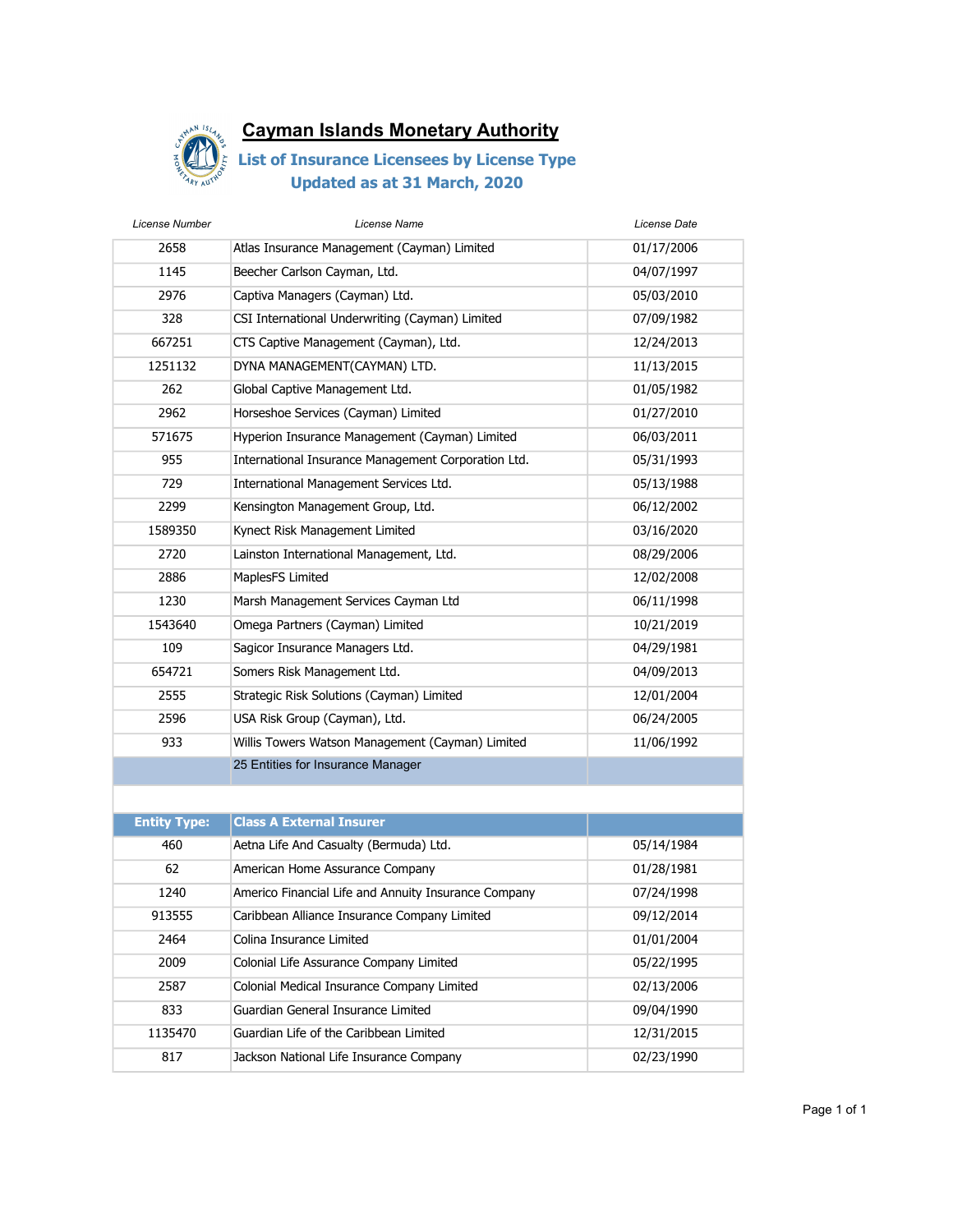

| License Number      | License Name                                              | License Date |
|---------------------|-----------------------------------------------------------|--------------|
| 2860                | Liberty Specialty Markets Bermuda Limited                 | 04/17/2015   |
| 8                   | Lloyds of London                                          | 08/27/1980   |
| 1187104             | Massy United Insurance Ltd.                               | 11/06/2015   |
| 287                 | Motor And General Insurance Company Limited               | 02/02/1982   |
| 796                 | Occidental Life Insurance Company of North Carolina       | 09/01/1989   |
| 748                 | Reliastar Life Insurance Company of New York              | 08/23/1988   |
| 2014                | RoyalStar Assurance Ltd.                                  | 06/28/1995   |
| 2440                | Utmost Worldwide Limited                                  | 08/25/2003   |
|                     | 18 Entities for Class A External Insurer                  |              |
|                     |                                                           |              |
| <b>Entity Type:</b> | <b>Class A Local Insurer</b>                              |              |
| 2950                | BAF Insurance Company (Cayman) Limited                    | 11/04/2009   |
| 487                 | British Caymanian Insurance Company Ltd.                  | 12/24/1984   |
| 454                 | Cayman First Insurance Company Limited                    | 03/19/1984   |
| 2467                | Cayman Islands National Insurance Company Ltd.            | 01/01/2004   |
| 2075                | Island Heritage Insurance Company, Ltd.                   | 04/22/1996   |
| 1150214             | Pan-American Life Insurance Company of the Cayman Islands | 04/01/2015   |
| 854                 | Sagicor Life of the Cayman Islands Ltd.                   | 06/20/1991   |
| 566263              | Saxon Motor & General Insurance Company Ltd.              | 11/18/2010   |
| 2655                | The Insurance Company of the West Indies (Cayman) Limited | 01/12/2006   |
|                     | 9 Entities for Class A Local Insurer                      |              |
|                     |                                                           |              |
| <b>Entity Type:</b> | <b>Class B Insurer</b>                                    |              |
| 657425              | 3MP Insurance Company, Ltd                                | 05/21/2013   |
| 969                 | A.M. Skier Reinsurance Company                            | 07/22/1993   |
| 1165990             | AARIS INSURANCE COMPANY LTD., SPC                         | 01/20/2015   |
| 1293095             | Accelerated Global Insurance Company SPC, Ltd.            | 09/13/2016   |
| 956                 | Accident & General Insurance Company Ltd.                 | 05/31/1993   |
| 1293                | Advantage Life & Annuity Company SPC                      | 05/14/1999   |
| 2309                | Advantage Property & Casualty Company SPC                 | 08/26/2002   |
| 738                 | Advocate Insurance SPC                                    | 06/20/1988   |
| 2045                | Affinity Insurance Ltd.                                   | 11/08/1995   |
| 2237                | AHS Insurance Company, Ltd.                               | 09/03/2001   |
| 195                 | Alembic, Inc.                                             | 08/12/1981   |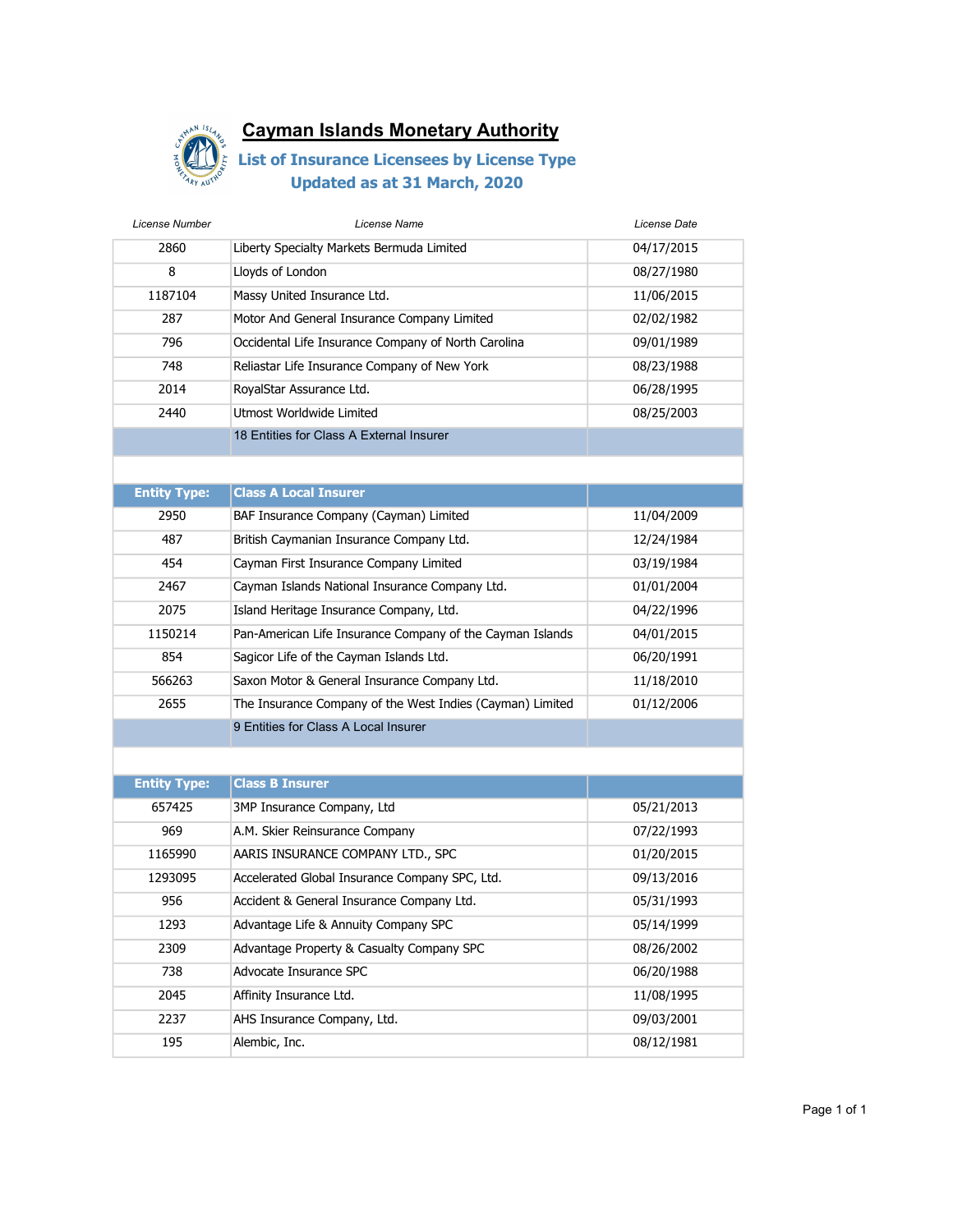

| License Number | License Name                                             | License Date |
|----------------|----------------------------------------------------------|--------------|
| 2324           | All Saints Insurance Company SPC, Limited                | 09/11/2002   |
| 2689           | Allegra Insurance Company, Ltd.                          | 04/27/2006   |
| 572950         | Alpha Re Limited                                         | 04/05/2011   |
| 815            | Alpine Indemnity Limited                                 | 01/31/1990   |
| 582853         | Alpine Re, SPC                                           | 10/05/2011   |
| 641966         | Alternative Solutions Insurance Company, Ltd, SPC        | 01/18/2013   |
| 2269           | ALTIM Insurance, Ltd.                                    | 09/16/2002   |
| 269            | American Contractors Reinsurance Company, Ltd.           | 12/30/1981   |
| 2205           | American Group Surety Ltd.                               | 03/15/2001   |
| 1233           | American Osteopathic Insurance Co., Ltd.                 | 07/07/1998   |
| 2934           | American Specialty Insurance Company                     | 10/12/2009   |
| 1119           | AMFO Members Insurance Company Ltd.                      | 12/16/1996   |
| 2470           | Amster-McRae Insurance Company                           | 12/29/2003   |
| 2912           | Ancora Re, SPC                                           | 06/16/2009   |
| 2348           | Ani International Insurance Company                      | 12/27/2002   |
| 901            | <b>APIC Insurance Corporation</b>                        | 04/15/1992   |
| 1470486        | Applied Assurance Corp.                                  | 05/29/2018   |
| 2200           | ARA Insurance Ltd.                                       | 02/22/2001   |
| 1294790        | ARC Insurance LTD, SPC.                                  | 01/14/2017   |
| 1006           | Archway Insurance, Ltd.                                  | 01/01/1994   |
| 1483016        | Aries Insurance Services, Ltd.                           | 06/15/2018   |
| 1285           | Artex Insurance (Cayman) SPC Limited                     | 04/19/1999   |
| 1257           | Artisans Insurance Ltd.                                  | 10/09/1998   |
| 2424           | ARU SPC, Ltd.                                            | 07/15/2003   |
| 608            | Ascension Health Insurance, Ltd.                         | 09/15/1986   |
| 2888           | Asphalia Re Ltd.                                         | 04/28/2009   |
| 1350296        | Aspire Casualty, Ltd.                                    | 03/15/2017   |
| 1378274        | Asservo Insurance Company                                | 09/29/2017   |
| 2571           | Assisted Reproductive Technology Insurance Company, Ltd. | 12/29/2004   |
| 2157           | Associated Long Term Care Insurance Company Inc.         | 06/30/2000   |
| 2034           | ATG Assurance Company Limited                            | 10/11/1995   |
| 585093         | Athenaeum Insurance Company Ltd.                         | 12/01/2011   |
| 1060           | Atlantic Northern Insurance Company                      | 09/13/1994   |
| 638735         | Atlas Re, SPC                                            | 12/31/2012   |
| 2527           | AU Health SPC                                            | 06/28/2004   |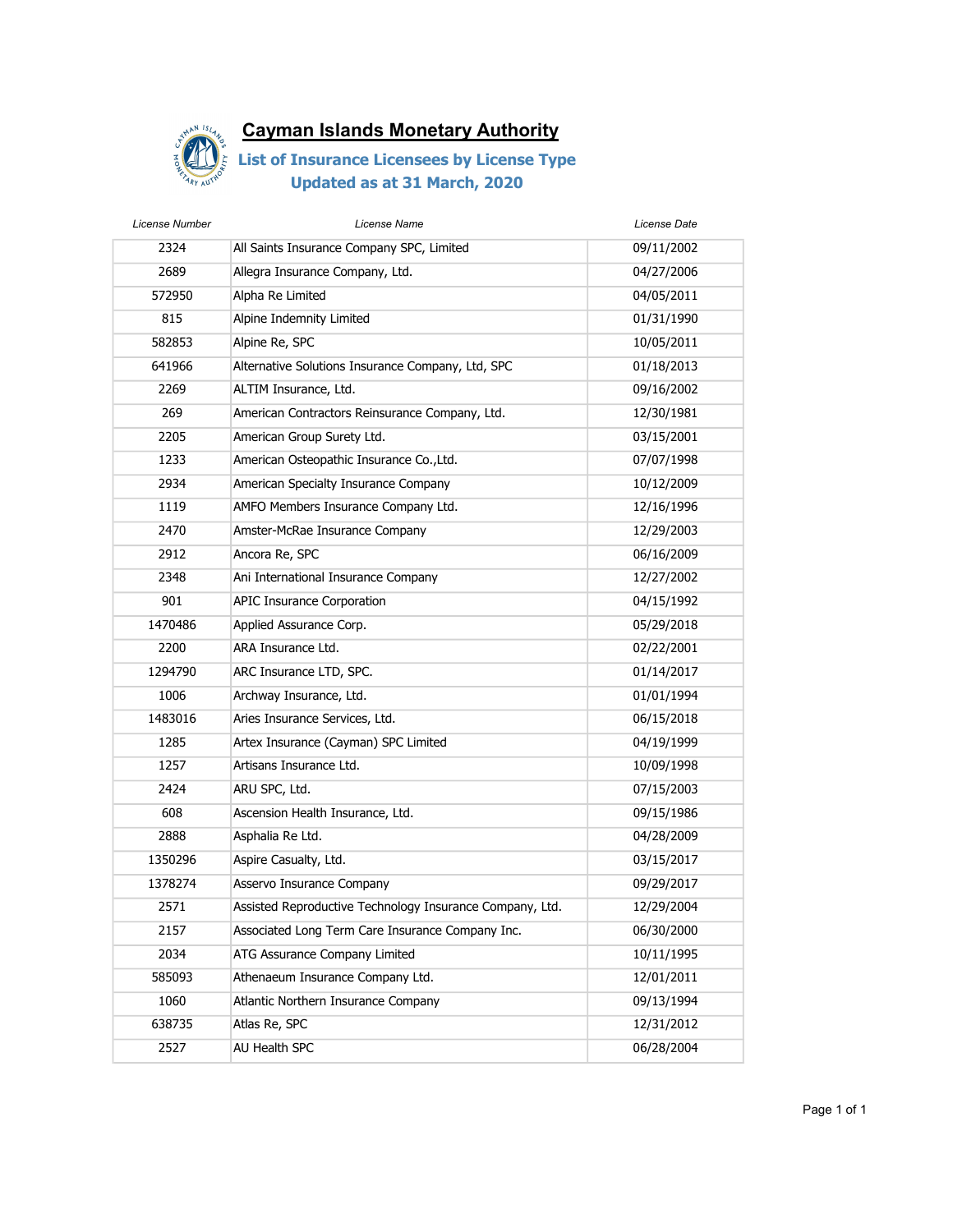

| License Number | License Name                                           | License Date |
|----------------|--------------------------------------------------------|--------------|
| 1448602        | Augusta Insurance Company, Ltd.                        | 12/12/2017   |
| 2416           | Aurora Liability Assurance, Ltd.                       | 05/28/2003   |
| 1314           | Autonation Cayman Insurance Company, Ltd.              | 09/22/1999   |
| 1072           | AZ Reinsurance Limited                                 | 12/01/1994   |
| 807            | Banner Indemnity, Ltd.                                 | 10/01/1986   |
| 1044           | Bay Primex Insurance Company, Ltd.                     | 07/01/1994   |
| 668            | Baylor Scott & White Assurance SPC                     | 06/24/1987   |
| 800            | Baystate Health Insurance Company, Ltd.                | 09/27/1989   |
| 1254           | BCHS Insurance, Ltd.                                   | 10/07/1998   |
| 1168           | Bearacuda Re                                           | 08/01/1997   |
| 2647           | Beaumont Indemnity Company, Ltd.                       | 01/01/2006   |
| 1306           | Bedford Re SPC                                         | 05/13/1999   |
| 2911           | Benedictine Health System Insurance Services SPC, Ltd. | 06/23/2009   |
| 665383         | Berkshire Assurance Ltd.                               | 11/06/2013   |
| 2401           | Berkshire Indemnity Company SPC, Ltd.                  | 04/01/2003   |
| 568422         | Berkshire Value Insurance Limited                      | 02/17/2011   |
| 1079           | Best Meridian International Insurance Company SPC      | 01/01/1995   |
| 1442792        | BevCap Cayman SPC                                      | 12/14/2017   |
| 2425           | BHC-LTC Insurance, Ltd.                                | 07/30/2003   |
| 576063         | BHG Insurance Ltd.                                     | 06/01/2011   |
| 1314946        | Big Rig Insurance Ltd.                                 | 09/16/2016   |
| 1504786        | <b>Blessing Assurance Company</b>                      | 10/16/2018   |
| 575105         | Blue Sky Re                                            | 05/18/2011   |
| 2824           | Bluegrass Indemnity Insurance Company, Ltd.            | 12/31/2007   |
| 2913           | Bluestone Surety, Ltd.                                 | 08/26/2009   |
| 1263511        | Bodega Insurance Company, Ltd.                         | 12/04/2015   |
| 1575545        | BOLT Reinsurance SPC, Ltd.                             | 12/30/2019   |
| 2150           | Bom Ambiente Insurance Company                         | 06/14/2000   |
| 1167423        | Boss Re, SPC                                           | 02/17/2015   |
| 2290           | Boston Medical Center Insurance Company, Ltd.          | 06/14/2002   |
| 2449           | Boulder Insurance, Ltd.                                | 10/01/2003   |
| 2565           | Boundless Insurance Company, Ltd.                      | 12/01/2004   |
| 579670         | Bridge Reinsurance Company SPC                         | 04/16/2012   |
| 911            | Britannia Guarantee National Insurance Company         | 07/23/1992   |
| 1185           | British Insurance Company of Cayman                    | 10/27/1997   |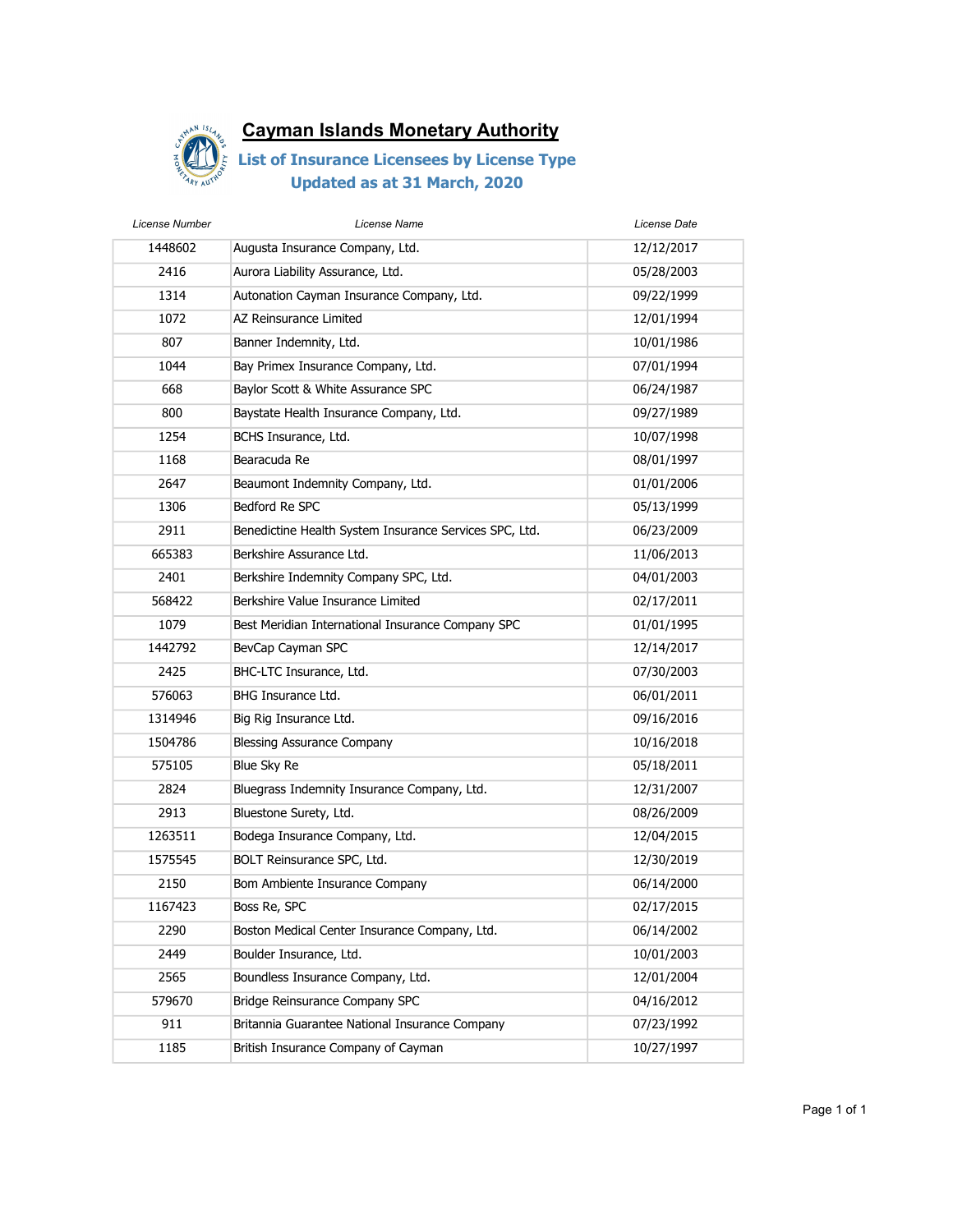

| License Number | License Name                                           | License Date |
|----------------|--------------------------------------------------------|--------------|
| 1510434        | BTG Pactual Reinsurance (Cayman) Ltd.                  | 02/01/2019   |
| 769            | <b>Bucap Limited</b>                                   | 03/03/1989   |
| 2594           | Bucks County Insurance Company, Ltd.                   | 05/23/2005   |
| 2764           | Burlington Commercial Insurance Company Ltd.           | 02/27/2007   |
| 703            | Burlington National Indemnity Ltd.                     | 12/07/1987   |
| 570            | C.M.M.C. Insurance Co. Ltd.                            | 04/03/1986   |
| 2626           | Caledonian Indemnity SPC                               | 09/26/2005   |
| 2489           | Canyon State Insurance Company                         | 04/01/2004   |
| 2549           | Cape Fear Insurance, Ltd. SPC                          | 10/01/2004   |
| 2514           | Cape Health Insurance Company                          | 05/31/2004   |
| 2541           | Capital Atlantic Insurance Company Inc.                | 12/06/2004   |
| 2386           | Capital Region Insurance Company SPC                   | 03/06/2003   |
| 2490           | Capital Risk Solutions, A Segregated Portfolio Company | 04/15/2004   |
| 2214           | Caribbean Fidelity Reinsurance, SPC                    | 07/18/2001   |
| 2258           | Caring Communities Insurance Company                   | 01/01/2002   |
| 569531         | CaroMont Insurance Services Ltd.                       | 02/01/2011   |
| 2593           | Catalyst Insurance, Ltd.                               | 04/28/2005   |
| 526            | Cathedral Insurance Company Limited                    | 08/22/1985   |
| 835            | Catmontu Insurance Company Ltd.                        | 10/22/1990   |
| 67             | Caymich Insurance Company, Ltd                         | 01/28/1981   |
| 1297601        | CBC Casualty Insurance Limited                         | 06/30/2016   |
| 2757           | CBM Insurance Ltd.                                     | 11/06/2007   |
| 1199           | CCHS Indemnity Co., Ltd.                               | 01/01/1998   |
| 2776           | <b>CCRIF SPC</b>                                       | 05/23/2007   |
| 1269866        | Cembusco Insurance Company, Ltd.                       | 12/31/2015   |
| 2747           | Centegra Insurance Services, Ltd.                      | 10/20/2006   |
| 2046           | Centra Professional Indemnity (SPC), Ltd.              | 11/29/1995   |
| 643171         | Central Insurance Company, Ltd.                        | 12/28/2012   |
| 638746         | CentraState Captive Insurance Company Ltd., SPC        | 11/07/2012   |
| 1374660        | Channel Marker Insurance Company, SPC                  | 08/23/2017   |
| 2900           | Cherokee Reinsurance SPC                               | 03/26/2009   |
| 2807           | Children's Health Insurance Network Ltd.               | 09/25/2007   |
| 2387           | CHN Assurance Company, Ltd.                            | 02/28/2003   |
| 1531445        | Christiana Care Insurance Company, Ltd.                | 04/26/2019   |
| 918            | Churchill Casualty Ltd.                                | 07/01/1992   |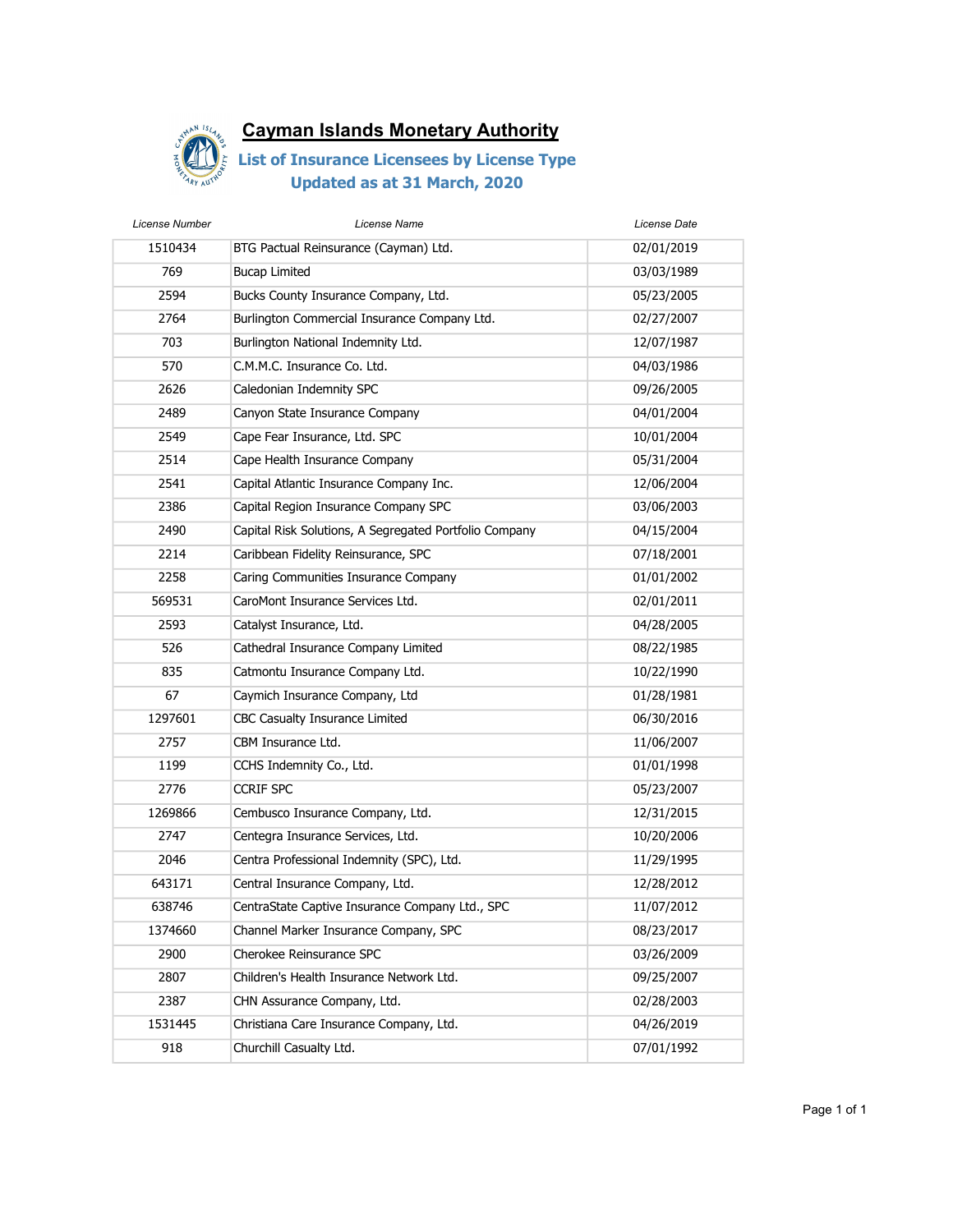

| License Number | License Name                                            | License Date |
|----------------|---------------------------------------------------------|--------------|
| 2630           | Citadel Medical Insurance, Ltd.                         | 10/12/2005   |
| 2127           | Clifton Casualty Insurance Company Ltd.                 | 03/17/2000   |
| 1190372        | CLR Insurance, Ltd.                                     | 04/07/2015   |
| 2356           | Coast to Coast Insurance, Ltd.                          | 04/29/2003   |
| 640850         | Coastal Insurance SPC                                   | 12/01/2012   |
| 2510           | Coastline Professional Assurance Corporation Ltd.       | 06/01/2004   |
| 1513293        | Coinbase Insurance Company SPC, Ltd.                    | 12/27/2018   |
| 2201           | Colliers Bay Insurance Limited                          | 01/25/2001   |
| 1157           | Colliers Professional Liability Insurance Company, Ltd. | 04/01/1997   |
| 1063           | Columbus Insurance Ltd                                  | 10/01/1994   |
| 1326010        | Command Insurance Company                               | 12/13/2016   |
| 1383966        | Commercial Transportation Insurance, Ltd.               | 10/10/2017   |
| 1287           | Commonwealth Professional Assurance Company, Ltd.       | 04/19/1999   |
| 2055           | Community Assurance Company, Ltd.                       | 01/01/1996   |
| 2317           | Community Health Assurance SPC, Ltd.                    | 10/01/2002   |
| 2411           | Community Insurance Group SPC, Ltd.                     | 05/30/2003   |
| 2927           | Community Insurance Services Company                    | 08/26/2009   |
| 2832           | Comp Control Insurance Company SPC                      | 12/24/2007   |
| 2399           | Complete Structure, Ltd.                                | 05/01/2003   |
| 2576           | Comprehensive Reinsurance, Ltd.                         | 12/31/2004   |
| 2732           | Connecticut Healthcare Insurance Company                | 09/26/2006   |
| 568735         | Construction Employers Insurance Co., Ltd.              | 01/01/2011   |
| 1556520        | Construction Risk Containment Insurance Company         | 07/23/2019   |
| 2852           | Construction Specialty Insurance Limited                | 05/02/2008   |
| 883            | Continuous Quality Insurance SPC                        | 12/09/1991   |
| 110            | Controlled Risk Insurance Company, Ltd                  | 04/29/1981   |
| 2321           | Convenience Store Insurance Group                       | 08/30/2002   |
| 2600           | Convoy Trucking Insurance Company                       | 05/13/2005   |
| 2366           | Cook Children's Indemnity Company                       | 12/18/2002   |
| 582212         | Coral Re SPC, Ltd.                                      | 09/16/2011   |
| 2887           | Coram Insurance Group, Ltd.                             | 03/12/2009   |
| 1143365        | Corinthian Re SPC                                       | 11/20/2014   |
| 1047           | Cornerstone Insurance Company                           | 07/12/1994   |
| 1517121        | Corporate Risk Insurance Company, Ltd.                  | 12/24/2018   |
| 2608           | Cottage Insurance Company, Ltd.                         | 06/10/2005   |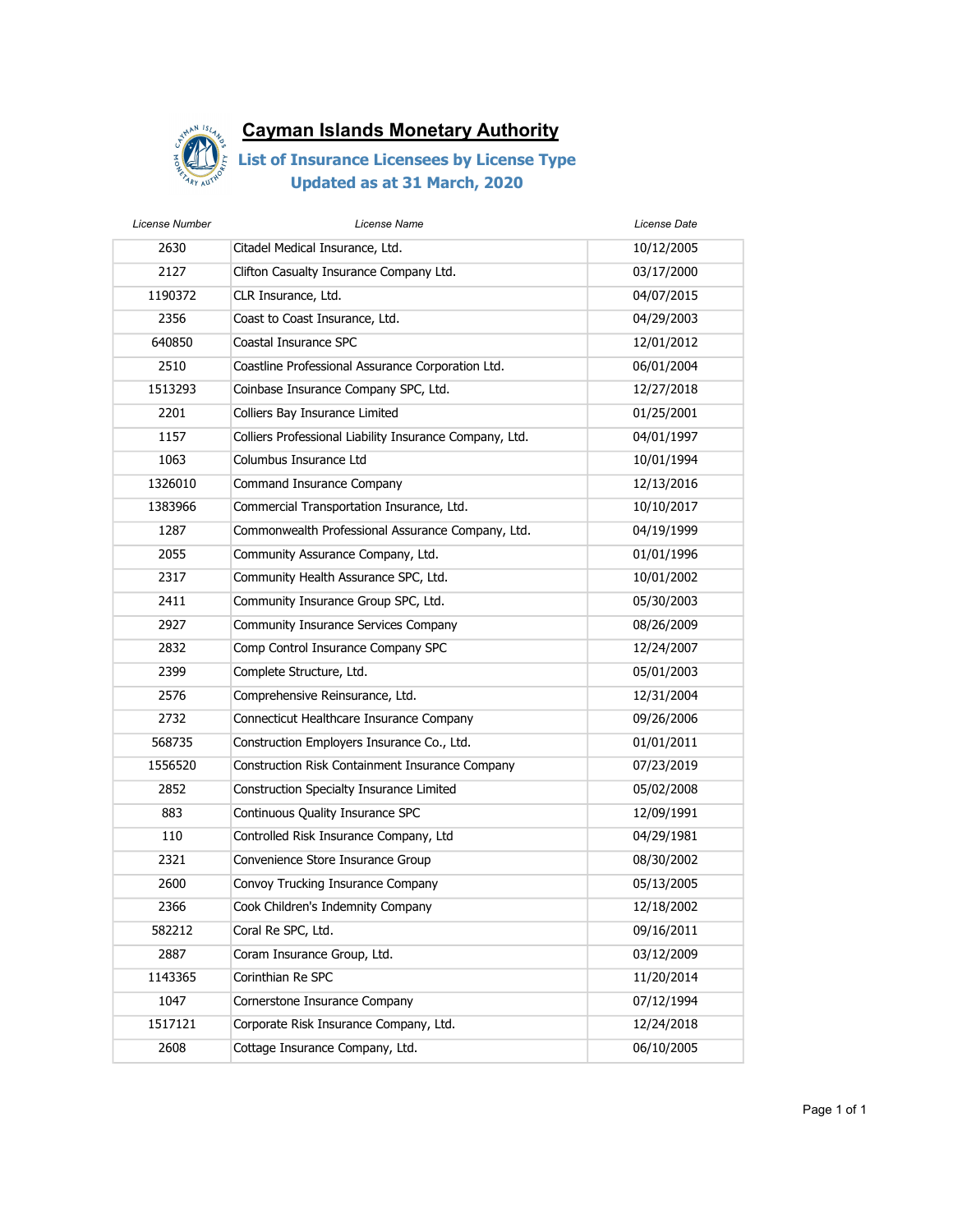

| License Number | License Name                              | License Date |
|----------------|-------------------------------------------|--------------|
| 2540           | Covenant Health Insurance Ltd.            | 09/09/2004   |
| 1462823        | Cox Reinsurance Limited                   | 05/15/2018   |
| 2959           | <b>CRICO International</b>                | 12/30/2009   |
| 1042           | Crown Global Life Insurance (Cayman) Ltd. | 06/29/1994   |
| 1505265        | Crum & Forster SPC                        | 10/23/2018   |
| 1543242        | Crum & Forster SPC Reinsurance Company    | 09/25/2019   |
| 2210           | CS Insurance, Ltd.                        | 05/01/2001   |
| 1244           | CWM Insurance Ltd.                        | 08/20/1998   |
| 2562           | <b>CWS Insurance Company</b>              | 12/01/2004   |
| 2503           | D&B, Inc.                                 | 04/14/2005   |
| 1281464        | DAN SPC, Limited                          | 05/02/2016   |
| 2457           | DC Risk Solutions SPC                     | 02/23/2004   |
| 2862           | DCB Insurance, Limited                    | 07/28/2008   |
| 2856           | DCH Insurance Company, Ltd                | 07/03/2008   |
| 2171           | Dealer Solutions Insurance, Ltd.          | 12/07/2000   |
| 2646           | Deep Seas Insurance Limited               | 12/29/2005   |
| 660612         | Delmarva Peninsula Insurance Company      | 06/05/2013   |
| 1511985        | Delta Indemnity Group, Ltd.               | 12/14/2018   |
| 2493           | Desert Valley Insurance, Ltd.             | 04/01/2004   |
| 2717           | DHR Self Insurance Co., Ltd.              | 07/28/2006   |
| 2461           | Diamond Hill Insurance Company, Ltd.      | 12/01/2003   |
| 1526140        | Diamond Insurance Limited                 | 02/25/2019   |
| 581696         | DiffRins Insurance Company SPC            | 09/12/2011   |
| 1183           | Dignity Health Insurance Ltd.             | 10/08/1997   |
| 1080           | Dimensions Assurance, Ltd.                | 01/01/1995   |
| 2712           | Dorada Reinsurance Limited                | 08/28/2006   |
| 2286           | Dornoch-Sutherland Assurance, Ltd.        | 04/23/2002   |
| 2906           | Dumont Reinsurance Company, Ltd           | 07/13/2009   |
| 1353785        | Dyna Re SPC Ltd.                          | 04/12/2017   |
| 609            | Eastern Re Ltd. SPC                       | 09/17/1986   |
| 2306           | ECC INSURANCE & FINANCIAL COMPANY LIMITED | 09/12/2002   |
| 2589           | EEH, SPC                                  | 03/01/2005   |
| 1377714        | Elevation Group, Ltd.                     | 09/14/2017   |
| 863            | Elite Distributors Insurance Company      | 07/31/1991   |
| 1332516        | ELMC SPC, Ltd.                            | 01/25/2017   |
|                |                                           |              |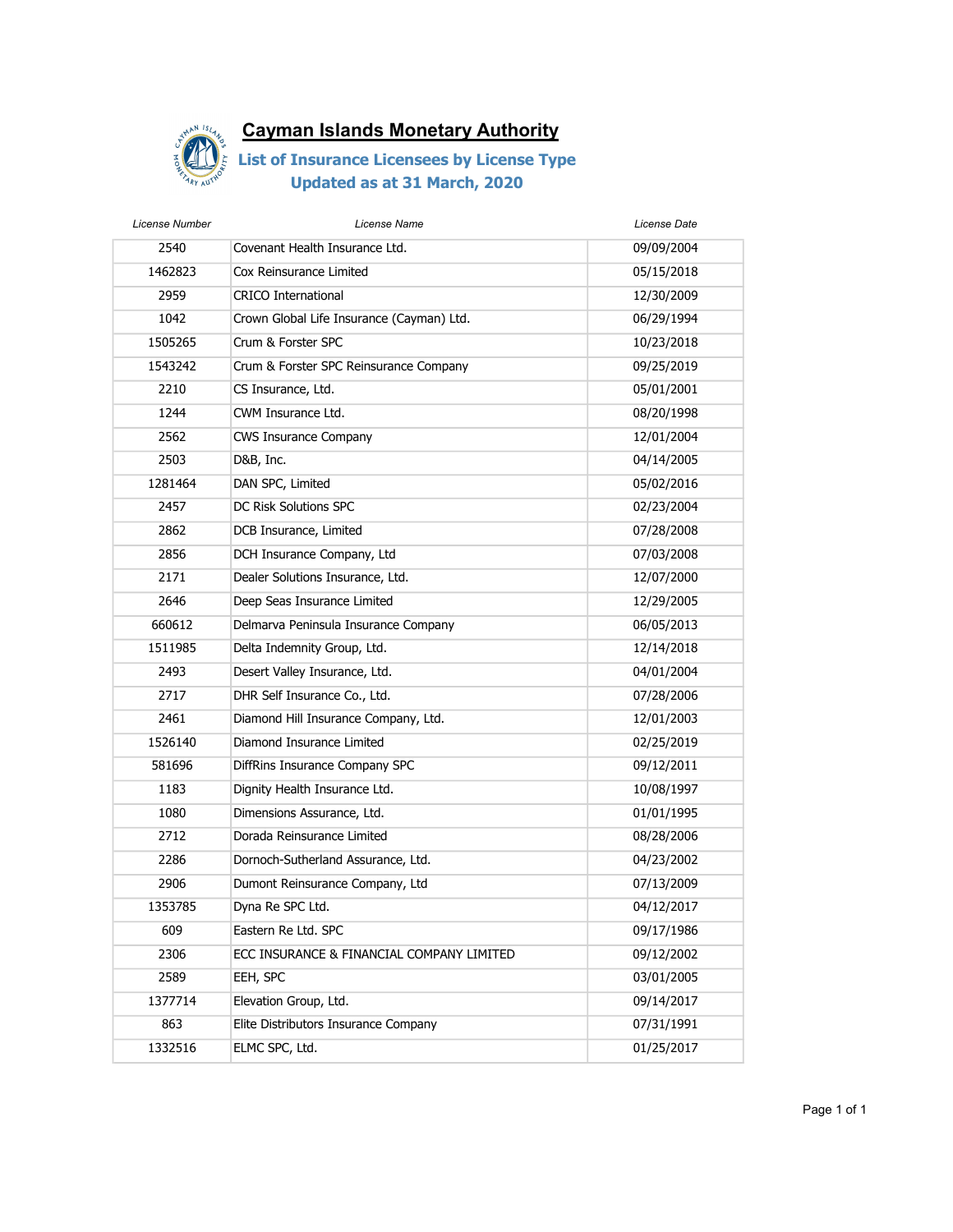

| License Number | License Name                                             | License Date |
|----------------|----------------------------------------------------------|--------------|
| 2249           | EMCA Insurance Company, Ltd                              | 01/01/2002   |
| 2423           | Emerald Assurance Cayman Ltd.                            | 06/30/2003   |
| 667951         | Empire Insurance SPC                                     | 09/04/2013   |
| 625881         | Endeavor Re, SPC                                         | 07/10/2012   |
| 1582081        | Enterprise Reinsurance Group, Ltd. SPC                   | 12/11/2019   |
| 644523         | EPIC RE                                                  | 02/26/2013   |
| 756            | Epsilon Insurance Company Ltd.                           | 09/30/1988   |
| 1009           | Equity International Insurance Company                   | 01/01/1994   |
| 2731           | ERM SPC, Ltd.                                            | 10/16/2006   |
| 669            | Essentia Health Insurance Services SPC, Ltd.             | 06/29/1987   |
| 2057           | Everest Property Insurance Company                       | 01/01/1996   |
| 1485046        | Evergreen Pacific Reinsurance Company Limited            | 08/27/2018   |
| 2474           | Evermont Insurance Company SPC                           | 01/01/2004   |
| 2472           | Evolution Insurance Company, Ltd.                        | 12/30/2003   |
| 1278373        | Ewington Insurance Company, Ltd.                         | 03/17/2016   |
| 2859           | ExCEL Insurance Company, Ltd.                            | 06/25/2008   |
| 1372490        | Fairhaven, Ltd.                                          | 08/31/2017   |
| 1311155        | Faith-Affiliated, Ltd.                                   | 08/11/2016   |
| 916031         | Federated, Ltd                                           | 03/24/2014   |
| 2397           | FHS Assurance Ltd.                                       | 05/27/2003   |
| 2382           | Fidelity Security Assurance Company                      | 02/20/2003   |
| 877            | First Employers Insurance Company SPC                    | 10/09/1991   |
| 1123           | First Initiatives Insurance, Ltd.                        | 01/01/1997   |
| 419            | First International Insurance Company Ltd.               | 01/09/1984   |
| 558666         | Florida Health Sciences Center, Ltd.                     | 06/01/2010   |
| 1136726        | FMI Insurance Limited, SPC                               | 01/16/2015   |
| 180            | Forbes Re-Insurance Company Limited                      | 07/22/1981   |
| 1342121        | Forseti Risk Management Indemnification Company, SPC     | 03/28/2017   |
| 1281685        | Fortis Insurance (Cayman), Ltd.                          | 03/22/2016   |
| 2691           | Four Corners Construction Group, Ltd.                    | 04/28/2006   |
| 2323           | Four Points Re SPC, Ltd.                                 | 09/01/2002   |
| 2568           | Freestate Healthcare Insurance Company, Ltd.             | 12/24/2004   |
| 1496320        | Freestone Re Ltd.                                        | 01/25/2019   |
| 2638           | Fresenius Medical Care Reinsurance Company (Cayman) Ltd. | 11/28/2005   |
| 637976         | Front Street Re (Cayman) Ltd.                            | 10/24/2012   |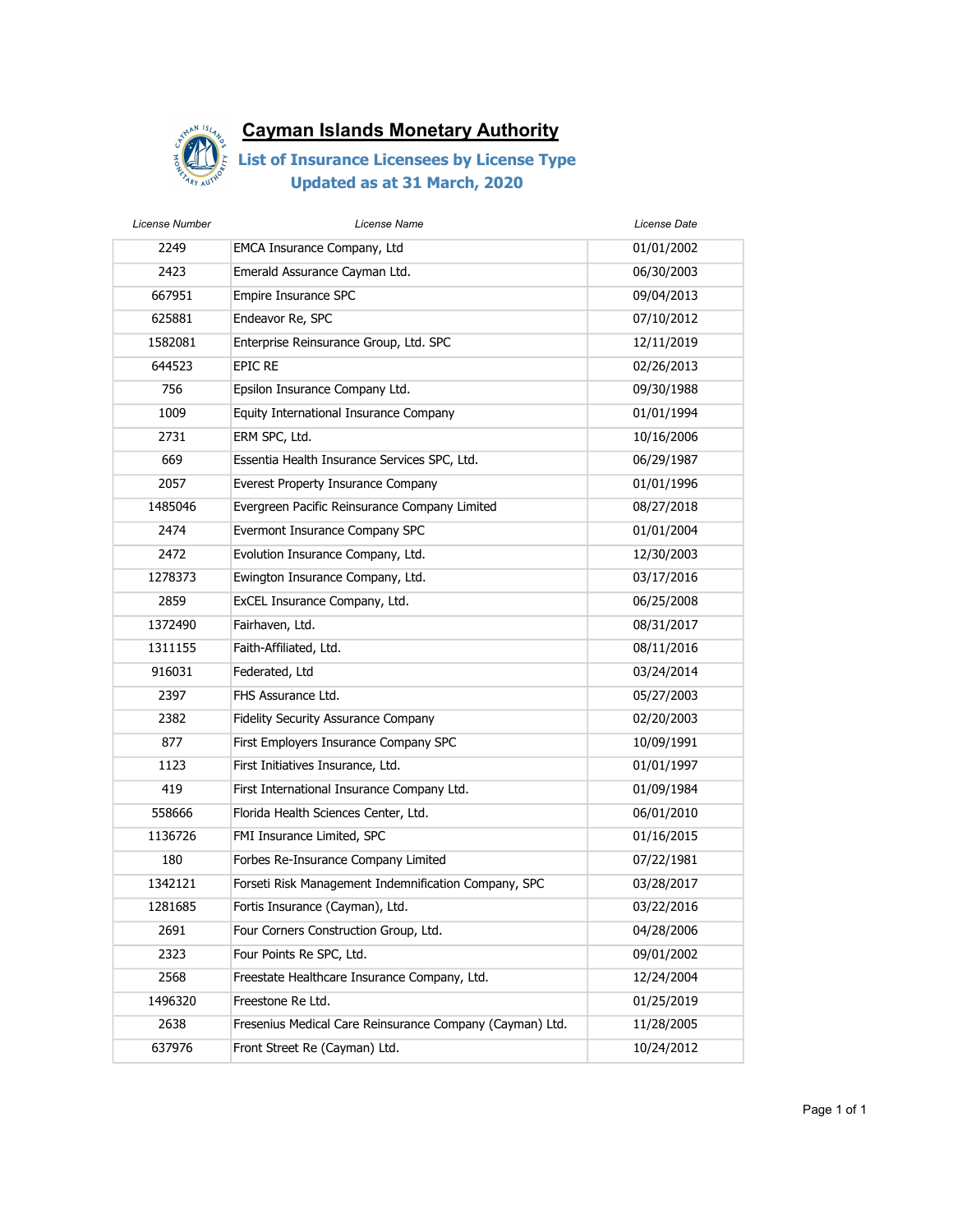

| License Number | License Name                              | License Date |
|----------------|-------------------------------------------|--------------|
| 2143           | FS Insurance, Ltd.                        | 05/10/2000   |
| 2775           | <b>FSC Insurance Limited</b>              | 03/29/2007   |
| 1464665        | Fusion Group, Ltd.                        | 04/18/2018   |
| 1343683        | FWD Reinsurance SPC, Ltd.                 | 04/06/2017   |
| 2525           | G & D Reinsurance Limited                 | 07/01/2004   |
| 1481594        | Gardant Risk Solutions Ltd.               | 06/07/2018   |
| 2827           | Gaylord Risk Solutions Ltd.               | 12/28/2007   |
| 620852         | GCM Insurance Company, Ltd.               | 11/27/2012   |
| 2086           | Geisinger Assurance Company, Ltd.         | 06/26/1996   |
| 2798           | General Contractors Insurance, Ltd.       | 07/31/2007   |
| 2241           | Generations Group, Ltd                    | 10/12/2001   |
| 1181           | Gentle Winds Reinsurance Ltd.             | 10/08/1997   |
| 1083           | Georgia Health Care Insurance Company SPC | 01/13/1995   |
| 905015         | GeoVera Reinsurance, Ltd                  | 03/01/2014   |
| 2508           | GFP Insurance Company Ltd                 | 07/01/2004   |
| 1520455        | Gibraltar Insurance, Ltd.                 | 01/23/2019   |
| 69             | Ginco Assurance Company Limited           | 01/04/1981   |
| 1522091        | Global Core Insurance SPC                 | 02/11/2019   |
| 1014           | <b>GLP Insurance Company</b>              | 01/01/1994   |
| 2556           | GMPCI Insurance Company, Ltd.             | 04/13/2005   |
| 1383955        | GMR Insurance Services, Ltd.              | 10/17/2017   |
| 2285           | Gold Shield Insurance International, Ltd. | 09/02/2002   |
| 897072         | Golden Rule, Ltd.                         | 12/11/2013   |
| 2177           | Good Samaritan Society Insurance Ltd.     | 01/19/2001   |
| 1164811        | Grace Indemnity Company SPC, Ltd.         | 06/01/2015   |
| 1550113        | Granite Insurance, Ltd.                   | 06/03/2019   |
| 2085           | Greater Rochester Assurance Company Ltd.  | 04/01/1996   |
| 560803         | Green Oak Re, SPC                         | 07/31/2010   |
| 1162           | Greenleaf Insurance Company, Ltd.         | 07/09/1997   |
| 2578           | Greenspring Financial Insurance Limited   | 12/31/2004   |
| 631514         | GS Re Ltd. SPC                            | 12/05/2012   |
| 1318           | H & W Indemnity (SPC), Ltd.               | 12/01/1999   |
| 2855           | Hardin Indemnity Ltd. II                  | 06/11/2008   |
| 1294403        | Hart's Mills Insurance Company SPC        | 06/07/2016   |
| 1207           | Harvest Insurance Company                 | 01/07/1998   |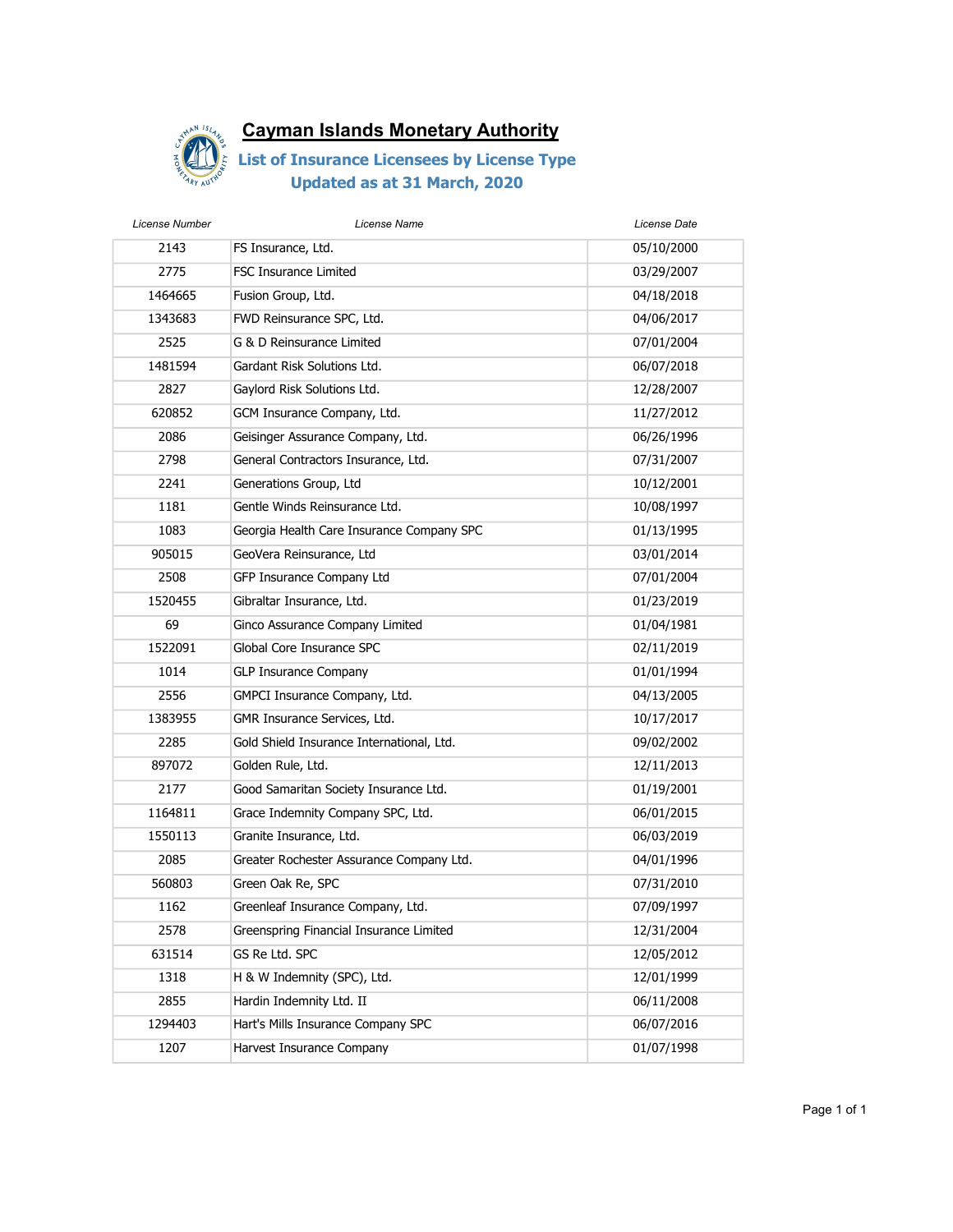

| License Number | License Name                                      | License Date |
|----------------|---------------------------------------------------|--------------|
| 2054           | Haul Insurance Limited                            | 01/01/1996   |
| 647242         | Hawkeye Re, SPC                                   | 03/15/2013   |
| 2724           | HCHC Assurance Company, Ltd.                      | 08/28/2006   |
| 2181           | <b>HCS Limited.</b>                               | 01/12/2001   |
| 2315           | Health Care Casualty Insurance Limited            | 09/11/2002   |
| 1515312        | Health Care Re, Ltd.                              | 01/11/2019   |
| 2560           | Health Enterprises Insurance Company, Ltd.        | 01/05/2005   |
| 2452           | Health Net Life Reinsurance Company               | 12/15/2003   |
| 421            | Health Systems Insurance Ltd.                     | 12/30/1983   |
| 1051           | Healthcare Alliance Insurance Company, Ltd.       | 08/01/1994   |
| 2654           | Healthcare Associates Professional Liability Ltd. | 12/30/2005   |
| 2963           | Heavy Highway Insurance Solutions, Ltd.           | 02/24/2010   |
| 568680         | Hebrew Homes Insurance Services Ltd.              | 01/01/2011   |
| 1355841        | Helen of Troy Insurance Limited                   | 06/16/2017   |
| 1277124        | Helix Insurance Corporation SPC                   | 03/22/2016   |
| 2263           | Heritage Valley Insurance Company, Ltd.           | 01/15/2002   |
| 2522           | Heron Insurance Company, Ltd.                     | 06/15/2004   |
| 1297           | Hexagon Insurance Company, Ltd.                   | 05/01/1999   |
| 1581510        | HIIG Re                                           | 03/31/2020   |
| 2325           | Holy Innocents Indemnity, Ltd.                    | 09/04/2002   |
| 637991         | HonorHealth Captive Insurance Exchange            | 12/20/2012   |
| 2711           | Horsemen's Insurance Alliance SPC                 | 06/29/2006   |
| 2141           | Howard University Capitol Ins. Co. Ltd.           | 06/20/2000   |
| 2142           | Hoya Risk Indemnity                               | 06/20/2000   |
| 1101           | Hudson Indemnity Ltd.                             | 09/23/1996   |
| 1341071        | IAT Reinsurance Company Ltd.                      | 09/28/2017   |
| 1070           | ICHEM Reinsurance Company Limited                 | 11/23/1994   |
| 2475           | ICI Insurance Company Limited                     | 12/31/2003   |
| 2619           | <b>ICON Reinsurance, Ltd.</b>                     | 09/13/2005   |
| 1162081        | ICP Reinsurance Limited                           | 01/01/2015   |
| 2393           | Impedia Reinsurance Ltd.                          | 06/06/2003   |
| 899931         | Industrial Staffing, Ltd.                         | 12/31/2013   |
| 2601           | Ingalls Casualty Insurance Limited                | 05/06/2005   |
| 2677           | InnerShield, Ltd.                                 | 04/21/2006   |
| 1464643        | Inova Re Ltd., SPC                                | 03/28/2018   |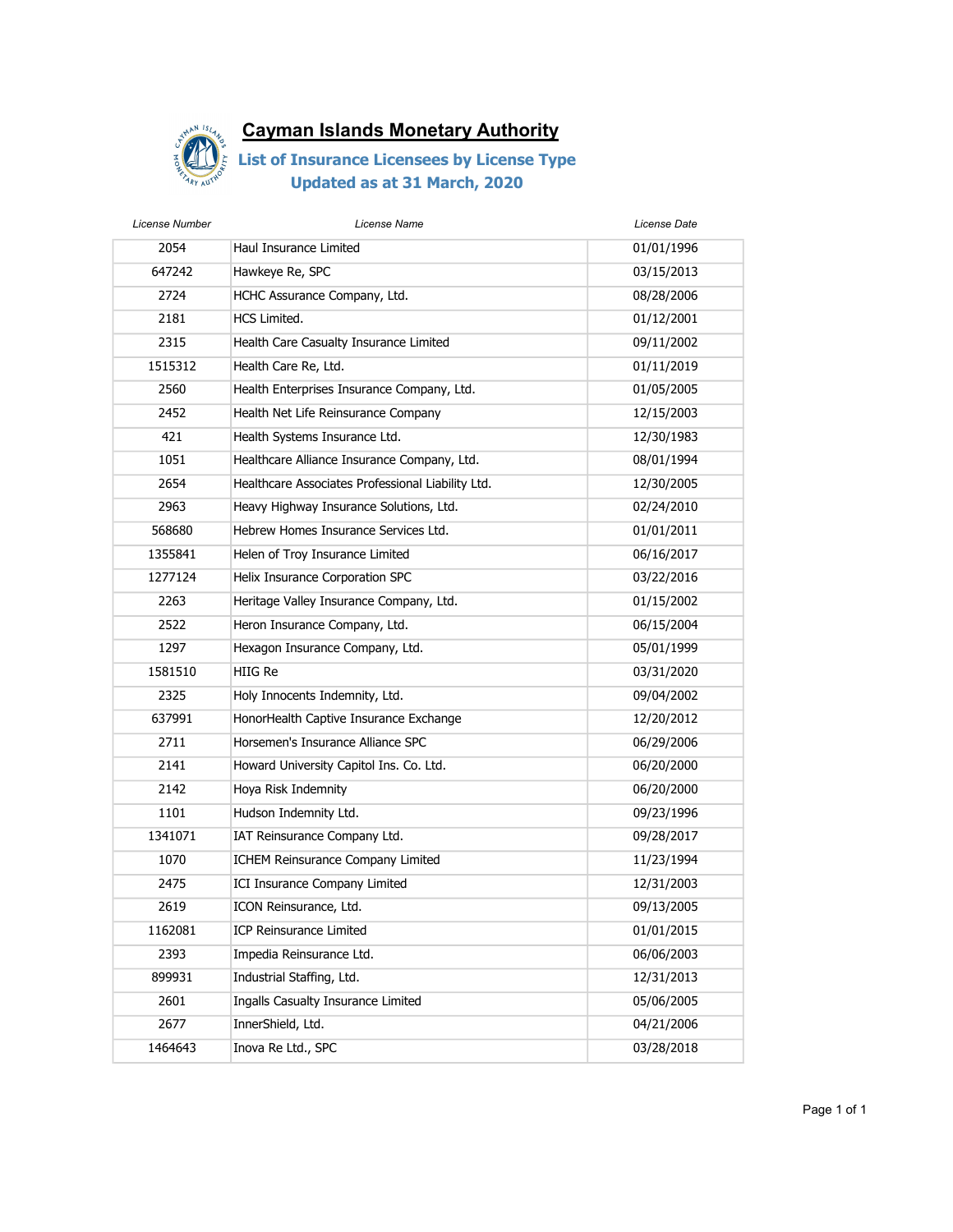

| License Number | License Name                                    | License Date |
|----------------|-------------------------------------------------|--------------|
| 2270           | <b>INRECO International Reinsurance Company</b> | 04/01/2002   |
| 1378495        | Insurance Casualty and Risk Enterprise, Ltd.    | 08/29/2017   |
| 516            | Insurance Company of Springfield, Inc.          | 07/02/1985   |
| 633544         | Integrated Health Insurance, Ltd.               | 08/03/2012   |
| 632            | Intel Health Services Insurance Co. (SPC) Ltd.  | 01/01/1987   |
| 1193           | Interregional Reinsurance Company Limited (The) | 07/13/1994   |
| 584076         | Intrepid Re, SPC                                | 11/24/2011   |
| 2291           | <b>Investors Trust Assurance SPC</b>            | 06/28/2002   |
| 1078           | IPT Cayman Segregated Portfolio Company Ltd.    | 01/01/1995   |
| 1201196        | Ironstone Insurance Ltd.                        | 05/20/2015   |
| 2293           | IUH Assurance SPC, Ltd.                         | 07/01/2002   |
| 2063           | <b>IWLA Insurance Company</b>                   | 01/30/1996   |
| 761            | J. Win Insurance Co. Ltd.                       | 12/13/1988   |
| 1542446        | Jerger Reinsurance Company Ltd.                 | 05/15/2019   |
| 2113           | JKI Indemnity SPC                               | 01/01/2000   |
| 1486962        | JNS Insurance Opportunities SPC, Ltd.           | 10/02/2018   |
| 1161786        | JS Indemnity Company, Ltd.                      | 11/11/2014   |
| 2880           | June Insurance Company, Ltd                     | 10/15/2008   |
| 1242124        | Jupiter Insurance Group (Cayman) Limited        | 08/28/2015   |
| 2042           | Knight Insurance Company Ltd.                   | 12/13/1993   |
| 1459695        | Knight Insurance Company, SPC                   | 09/14/2018   |
| 1130065        | Knighthead Annuity & Life Assurance Company     | 08/26/2014   |
| 2041           | Lancaster General Insurance Company, Ltd.       | 11/02/1995   |
| 731            | Landis Insurance Company Ltd.                   | 05/18/1988   |
| 669126         | Landmark Life Insurance Company                 | 02/05/2015   |
| 2618           | Landon Insurance Ltd.                           | 08/02/2005   |
| 1212           | Landrin Insurance Corporation                   | 01/01/1998   |
| 2339           | Lasik Insurance Company, Ltd.                   | 12/02/2002   |
| 1279736        | Lass Re SPC Limited                             | 03/02/2016   |
| 1152           | Latitude 19 Insurance Company                   | 04/25/1997   |
| 1281           | Leaven Insurance Company, Ltd.                  | 03/09/1999   |
| 1522920        | Leavitt Great West Insurance SPC Limited        | 03/08/2019   |
| 2506           | Legacy Health System Insurance Company          | 05/31/2004   |
| 1272375        | Legacy Insurance Limited                        | 01/28/2016   |
| 657436         | LEI Insurance Ltd.                              | 05/21/2013   |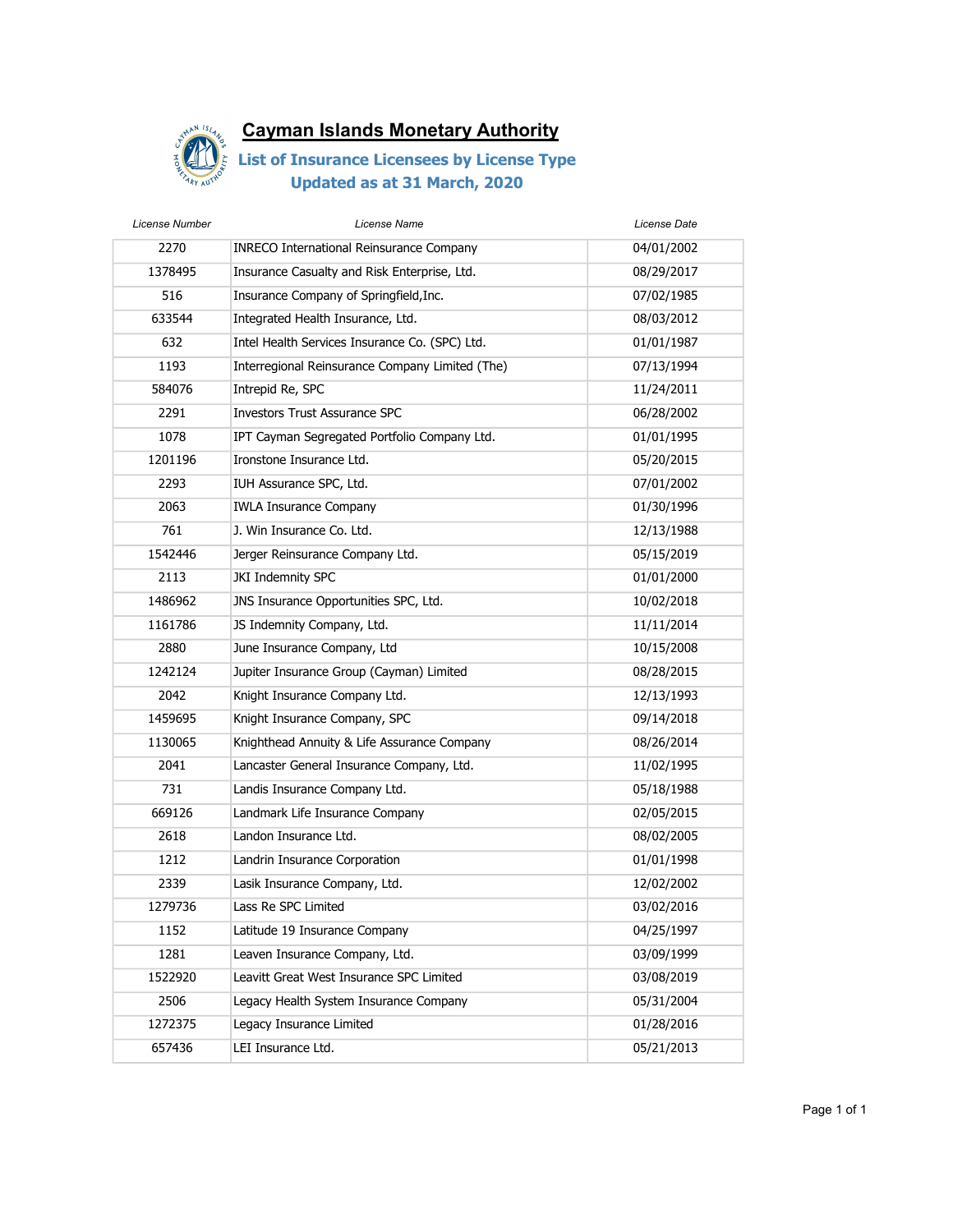

| License Number | License Name                               | License Date |
|----------------|--------------------------------------------|--------------|
| 1494006        | LG Indemnity Company, Ltd.                 | 08/01/2018   |
| 2563           | LHS Assurance, Ltd.                        | 11/30/2004   |
| 2444           | Liability Carrier International, Ltd.      | 09/18/2003   |
| 1153           | Libris Indemnity Company                   | 03/25/1997   |
| 2298           | Lifebridge Insurance Company, Ltd.         | 06/19/2002   |
| 1121           | Lighthouse Capital Insurance Company       | 11/19/1996   |
| 1526501        | Limestone Insurance Company, Ltd.          | 03/05/2019   |
| 2614           | Littleton Insurance, Ltd.                  | 10/13/2005   |
| 2682           | Logistics Indemnity, Ltd.                  | 06/22/2006   |
| 1552854        | Longtail Re (Cayman) SPC Ltd.              | 08/20/2019   |
| 1252           | Louise Insurance Company Ltd.              | 07/29/1998   |
| 2069           | MAC Casualty Ltd.                          | 03/11/1996   |
| 636532         | Madison Assurance Group                    | 12/18/2012   |
| 1268481        | MAGCAP, Ltd.                               | 12/31/2015   |
| 1511694        | MagMutual Reinsurance Company Ltd.         | 12/13/2018   |
| 2957           | Maple Leaf Insurance SPC                   | 12/23/2009   |
| 2468           | Marillac Insurance Company, Ltd.           | 12/15/2003   |
| 635154         | MAS Assurance Ltd.                         | 09/05/2012   |
| 188            | MASB-SEG Reinsurance Limited               | 08/04/1981   |
| 2463           | Mayo Insurance Company Limited             | 12/01/2003   |
| 2446           | McKinley Assurance SPC                     | 10/01/2003   |
| 2395           | McLaren Insurance Company, Ltd.            | 03/25/2003   |
| 1218           | Mecacem Insurance SPC, Ltd.                | 03/23/1998   |
| 2242           | Medical Eye Services Reinsurance, Ltd.     | 01/01/2002   |
| 85             | Medical Indemnity Assurance Company Ltd.   | 03/10/1981   |
| 522            | Medilink Insurance Company, Ltd.           | 07/31/1985   |
| 640371         | Memorial Captive Insurance Company         | 11/22/2012   |
| 1236           | Merchant Insurance Company Ltd.            | 07/10/1998   |
| 1274           | Mercy Health Insurance Company (SPC), Ltd. | 01/01/1999   |
| 107            | Meridian Insurance Company Limited         | 04/22/1981   |
| 2435           | Meritus Insurance Company, Ltd.            | 07/30/2003   |
| 1549181        | Mesoamerica Indemnity Limited              | 08/27/2019   |
| 655443         | MetLife Global Benefits, Ltd.              | 04/10/2013   |
| 899710         | Metropolis Assurance Company Ltd.          | 01/07/2014   |
| 2523           | MFA Physicians Insurance Company, Ltd.     | 06/29/2004   |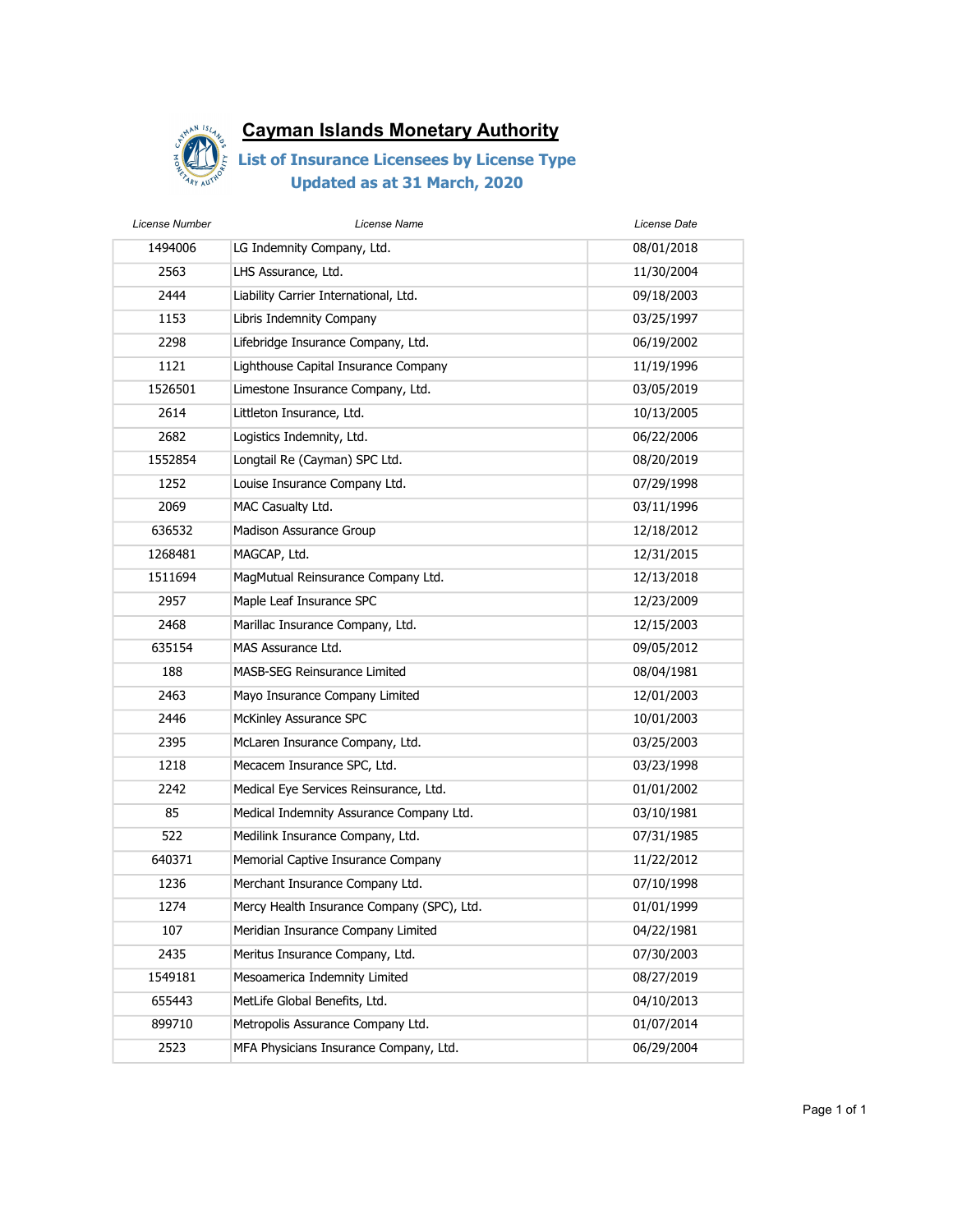

| License Number | License Name                                                | License Date |
|----------------|-------------------------------------------------------------|--------------|
| 2352           | Miami Children's Insurance Company SPC, Ltd                 | 11/29/2002   |
| 2385           | Middlebury Assurance Company                                | 02/28/2003   |
| 1554044        | Minerva Place Insurance Company Ltd.                        | 01/17/2020   |
| 2602           | Misericordia Assurance Company, Ltd.                        | 04/29/2005   |
| 632800         | Missouri Reinsurance, Inc.                                  | 08/31/2012   |
| 2830           | MMI Assurance Ltd.                                          | 12/24/2007   |
| 1503423        | Momentum Insurance SPC Limited                              | 02/14/2019   |
| 576704         | Monocacy Insurance Ltd.                                     | 06/10/2011   |
| 2349           | Monrovia Falls Indemnity, Ltd.                              | 12/01/2002   |
| 253            | Montgomery Insurance Ltd.                                   | 10/22/1981   |
| 2068           | MONY Life Insurance Company of the Americas, Ltd            | 03/04/1996   |
| 2481           | Mount Sinai Medical Center of Florida Guarantee Corporation | 12/31/2003   |
| 1454725        | Mountain Reinsurance Company Limited                        | 02/28/2018   |
| 1165846        | Mountaineer Freedom, Ltd.                                   | 12/24/2014   |
| 2311           | MT Health Care Insurance SPC Limited                        | 08/15/2002   |
| 1505324        | Nano Insurance Limited                                      | 10/16/2018   |
| 2507           | Nanticoke Insurance Company, Ltd.                           | 05/18/2004   |
| 1497613        | Nassau Re (Cayman Brac) Ltd.                                | 09/06/2018   |
| 1260556        | Nassau Re (Cayman) Ltd.                                     | 03/08/2016   |
| 1198           | National Contractors Insurance Ltd.                         | 01/01/1998   |
| 1275           | National Insurance Alliance Limited                         | 01/01/1999   |
| 490            | National Warranty Insurance Risk Retention Group            | 12/31/1984   |
| 1476801        | Navesink Insurance Company SPC                              | 05/17/2018   |
| 912343         | Navigator Casualty, Ltd.                                    | 03/24/2014   |
| 2378           | NDS Insurance, Ltd. SPC                                     | 01/29/2003   |
| 2445           | NewCon Insurance Company                                    | 03/16/2004   |
| 576564         | NEXUS INDEMNITY SPC, LTD.                                   | 08/09/2011   |
| 1272           | Nexus Reinsurance Company                                   | 01/01/1999   |
| 2428           | NFP Assurance Group, Ltd.                                   | 06/30/2003   |
| 2115           | NHCC, Ltd.                                                  | 04/01/2000   |
| 1446874        | nib Travel Services Limited                                 | 01/18/2018   |
| 1371801        | Nicolls Indemnity Solutions SPC                             | 07/25/2017   |
| 1265235        | Ninety-First Assurance, Ltd.                                | 12/08/2015   |
| 633452         | Nirvata Insurance Company Limited                           | 02/20/2013   |
| 1176           | North Bay Reinsurance Ltd., SPC                             | 09/18/1997   |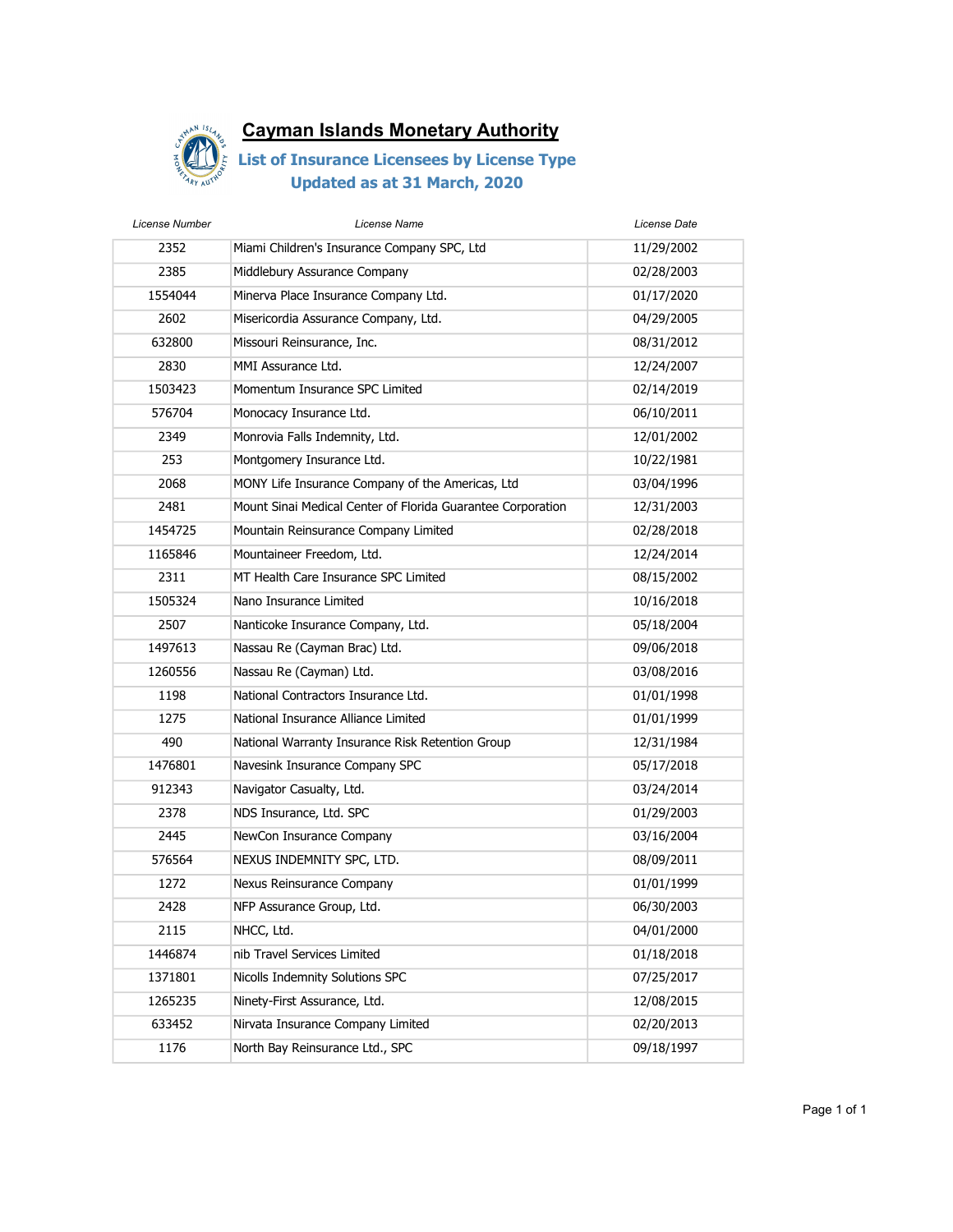

| License Number | License Name                                               | License Date |
|----------------|------------------------------------------------------------|--------------|
| 1529986        | North End Re (Cayman) Ltd.                                 | 07/09/2019   |
| 2459           | North Heron Insurance Limited                              | 12/18/2003   |
| 2333           | Northern Plains Insurance, Limited                         | 09/24/2002   |
| 882            | Northridge Insurance Company                               | 11/13/1991   |
| 2384           | NorthShore University HealthSystem Insurance International | 02/28/2003   |
| 2164           | NorthStar Insurance Ltd.                                   | 09/01/2000   |
| 2337           | Northwestern Memorial Insurance Company                    | 10/01/2002   |
| 2460           | NSU Guaranty Insurance Company Ltd.                        | 06/15/2004   |
| 2550           | Nuvance Insurance Company, Ltd.                            | 09/30/2004   |
| 2409           | Oasis Mutual Assurance, SPC                                | 08/01/2003   |
| 2023           | Ocean State Insurance Co., Ltd.                            | 07/28/1995   |
| 1502174        | OIC Insurance and Indemnity Company, Ltd. SPC              | 10/12/2018   |
| 670961         | Old Dominion Re, SPC                                       | 12/10/2013   |
| 625870         | Old Guard Re, SPC                                          | 05/20/2014   |
| 2480           | Olympic Star Insurance Company, Ltd.                       | 12/31/2003   |
| 1610571        | Olympus Insurance Group                                    | 03/23/2020   |
| 527            | Onika Insurance Company, Ltd.                              | 08/28/1985   |
| 2450           | Ontario Indemnity Group SPC                                | 11/27/2003   |
| 1180           | Operators Reinsurance Company                              | 06/21/1993   |
| 1538283        | Optimum Insurance, Ltd.                                    | 04/05/2019   |
| 2749           | Orange Indemnity Ltd.                                      | 11/14/2006   |
| 1126366        | <b>ORIX Reinsurance Limited</b>                            | 06/20/2014   |
| 2377           | Otter Tail Assurance Limited                               | 11/27/2003   |
| 2877           | PACE Re Ltd.                                               | 02/19/2009   |
| 2829           | Pacific Western Insurance Company, Ltd.                    | 12/31/2007   |
| 562            | Palms Insurance Company, Limited                           | 11/02/1986   |
| 2802           | Pan-American Assurance Company International, Inc.         | 09/20/2007   |
| 221            | Pan-American International Insurance Corporation           | 09/09/1981   |
| 2005           | Panther Reinsurance Company, Ltd.                          | 05/17/1995   |
| 1332155        | Parham Indemnity (Cayman) Limited                          | 06/05/2017   |
| 1530675        | Partner Health Insurance, Ltd.                             | 03/27/2019   |
| 2718           | Partnership Insurance Co. Ltd.                             | 08/07/2006   |
| 1263986        | Pathway Insurance Company                                  | 03/10/2016   |
| 1278384        | PEO Funding Group                                          | 04/15/2016   |
| 1274980        | Performance Insurance Company SPC                          | 06/30/2016   |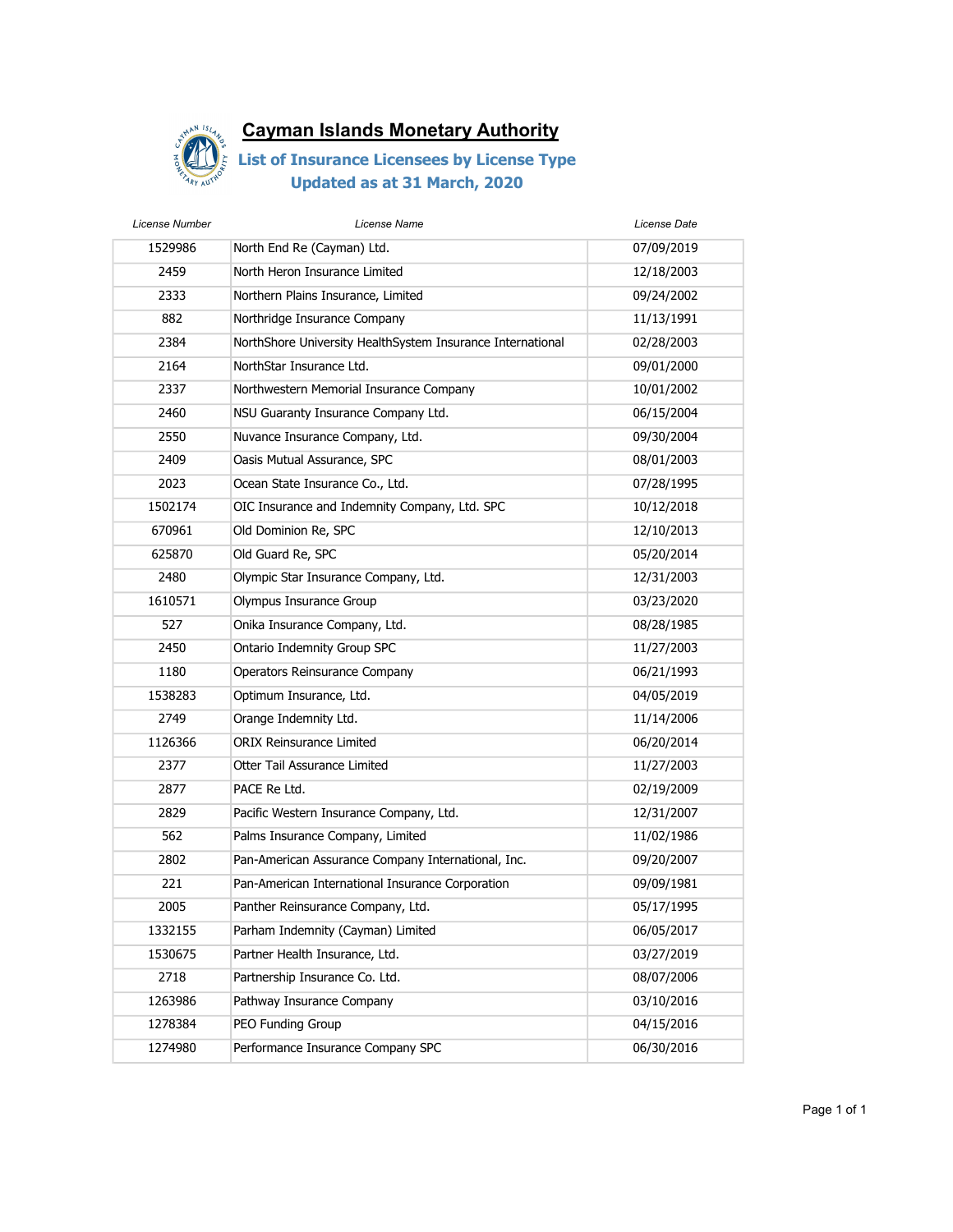

| License Number | License Name                                         | License Date |
|----------------|------------------------------------------------------|--------------|
| 1516966        | Phoebe Putney Indemnity, Ltd                         | 12/07/2018   |
| 1325           | Physicians Reliable Insurance Co.                    | 01/01/2000   |
| 2381           | Physicians Underwriting Group, Ltd.                  | 02/28/2003   |
| 2492           | Pillar Insurance, Ltd.                               | 07/12/2004   |
| 2313           | Pineapple Insurance Company                          | 09/12/2002   |
| 1365383        | Pioneer Reinsurance Group I, Ltd.                    | 12/20/2017   |
| 1365394        | Pioneer Reinsurance Group II, Ltd.                   | 12/20/2017   |
| 1326           | PMA Insurance SPC, Cayman                            | 12/24/1999   |
| 2307           | PMG Indemnity, Ltd.                                  | 09/01/2002   |
| 559            | Podia Insurance Limited                              | 02/14/1986   |
| 2448           | Point of Life Indemnity, Ltd.                        | 12/31/2003   |
| 642530         | Port Royal Reassurance Company SPC, Limited          | 04/07/2015   |
| 1467395        | Poseidon Reinsurance Company                         | 05/01/2018   |
| 1574086        | Post Oak Insurance Co. Ltd.                          | 10/16/2019   |
| 2736           | Preferred Healthcare Liability Insurance Program SPC | 09/25/2006   |
| 631374         | Premier Assurance Group SPC Ltd                      | 07/04/2012   |
| 1253991        | Premier Partners, Ltd.                               | 10/19/2015   |
| 2281           | Premier Plus Insurance Company, Ltd.                 | 04/01/2002   |
| 1308           | Prescriptive Insurance Company, Ltd.                 | 07/01/1999   |
| 2471           | Presidio Insurance, Ltd.                             | 12/30/2003   |
| 1468600        | Progressive Grocers Insurance SPC, LTD.              | 04/30/2018   |
| 318            | Providers Re SPC                                     | 09/03/1985   |
| 577636         | Provincial Lake SPC                                  | 06/30/2011   |
| 2821           | Provistar Insurance Company, Ltd.                    | 12/03/2007   |
| 1539764        | <b>Pursuit Insurance Limited</b>                     | 04/12/2019   |
| 2021           | Quality Alliance Assurance Company (Cayman) Ltd.     | 07/01/1995   |
| 641970         | Quarry Underwriting Assurance Limited                | 12/27/2012   |
| 857            | Queensbrook Insurance Limited                        | 07/04/1991   |
| 2300           | Queensland Assurance Company, Limited                | 06/18/2002   |
| 78             | R.C.I. Ltd.                                          | 03/03/1981   |
| 594462         | Radius Insurance Company                             | 03/21/2012   |
| 492            | Raffles Insurance Limited                            | 01/25/1985   |
| 2722           | Ranger Insurance Limited                             | 08/24/2006   |
| 2488           | Raritan Insurance Ltd                                | 03/09/2004   |
| 2376           | Raven Insurance Company, Ltd.                        | 12/18/2002   |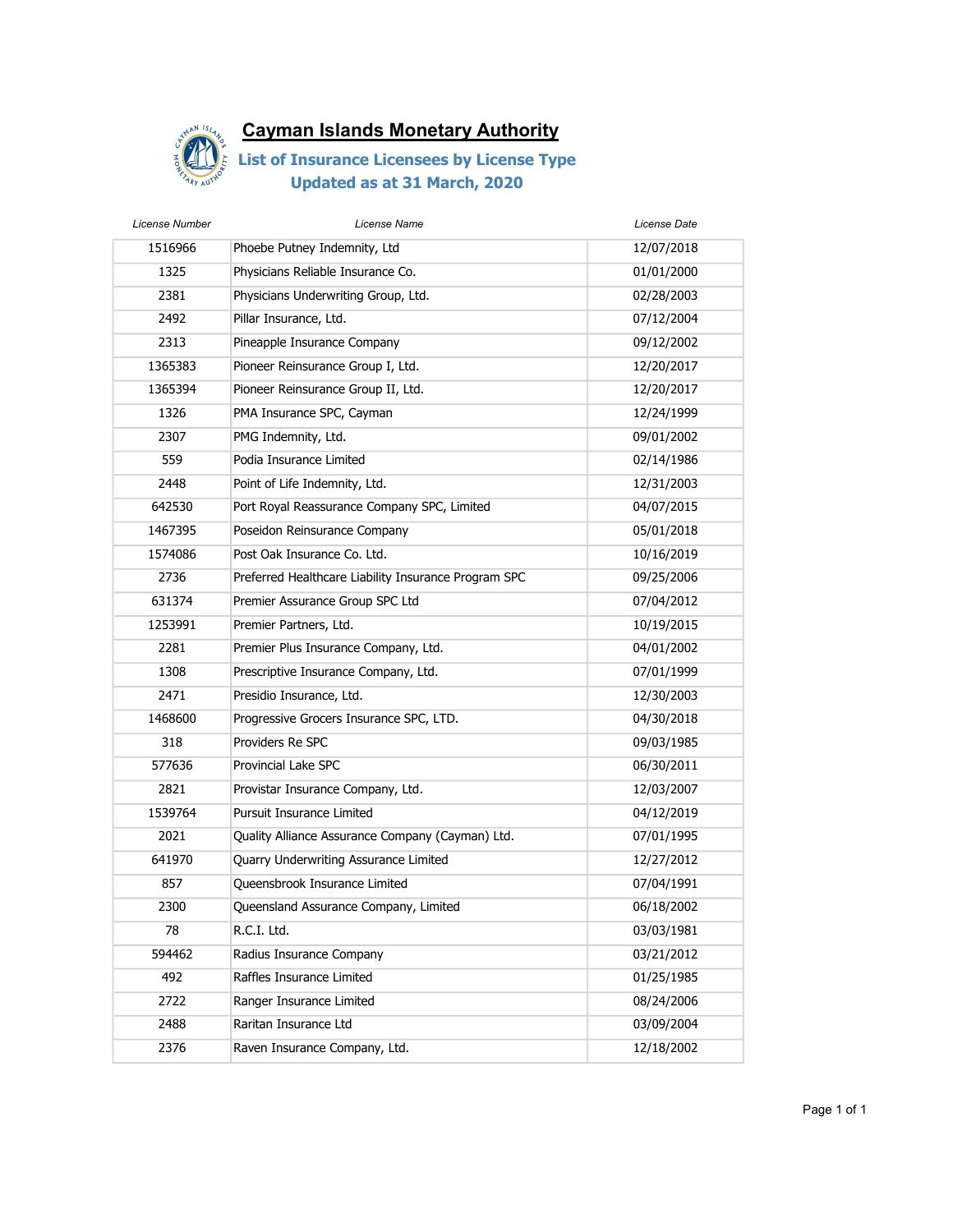

| License Name                                                | License Date |
|-------------------------------------------------------------|--------------|
| React Reinsurance Company                                   | 08/11/2014   |
| Reaseguradora America SPC Ltd                               | 03/01/2013   |
| Red Land Bridge Reinsurance Ltd.                            | 03/27/2020   |
| Rembrandt SPC Ltd.                                          | 04/17/2002   |
| Renaissance Quality Insurance, Ltd.                         | 06/10/2010   |
| Republic Insurance Company (Cayman) Limited                 | 11/20/1997   |
| Research Insurance Corporation SPC                          | 08/08/2014   |
| Revolution Insurance, Ltd.                                  | 11/28/2016   |
| RFC Insurance Company, Ltd.                                 | 04/27/2017   |
| RH Solutions Insurance (Cayman) Ltd.                        | 11/07/2019   |
| RightPath Reinsurance SPC, Ltd.                             | 12/18/2012   |
| Risk Assurance Company of Saint Peter's University Hospital | 12/15/2003   |
| Risk Reinsurance Limited                                    | 02/12/2001   |
| Rockroom Insurance Group SPC                                | 12/01/2016   |
| Roofers Insurance, Ltd.                                     | 03/14/2006   |
| Roosevelt Insurance Company, Ltd.                           | 12/22/2015   |
| Root Reinsurance Company, Ltd.                              | 07/16/2019   |
| RRS Insurance Company Ltd                                   | 04/25/2016   |
| Rush University Medical Center Insurance Company, Ltd.      | 12/15/1986   |
| S. Guardian, Ltd.                                           | 06/04/2019   |
| S.I.R. Insurance SPC, Ltd.                                  | 10/28/2008   |
| S3 Assurance Company                                        | 04/02/2013   |
| Sacova Insurance Company, Ltd.                              | 05/29/2018   |
| Safe Trucking Insurance, Ltd.                               | 12/31/2004   |
| Safety National Re SPC                                      | 02/04/1997   |
| Sagicor Re Insurance Limited                                | 07/01/2003   |
| Saint Luke Health System Insurance, Ltd.                    | 05/02/2014   |
| Samson Insurance & Casualty Company Ltd.                    | 04/01/2015   |
| Sapphire Reinsurance Company                                | 09/13/2005   |
| Sarah Bush Lincoln Captive Insurance, Ltd.                  | 04/28/2006   |
| SBOA TI Reinsurance Ltd.                                    | 02/25/2011   |
| SCHS Insurance Company, Ltd.                                | 10/18/2010   |
| Scottish Annuity & Life Insurance Company (Cayman) Ltd.     | 07/08/1998   |
| SDA Annuity & Life Re                                       | 09/11/2019   |
| Seaside Indemnity Alliance Company, Ltd.                    | 06/06/2013   |
|                                                             |              |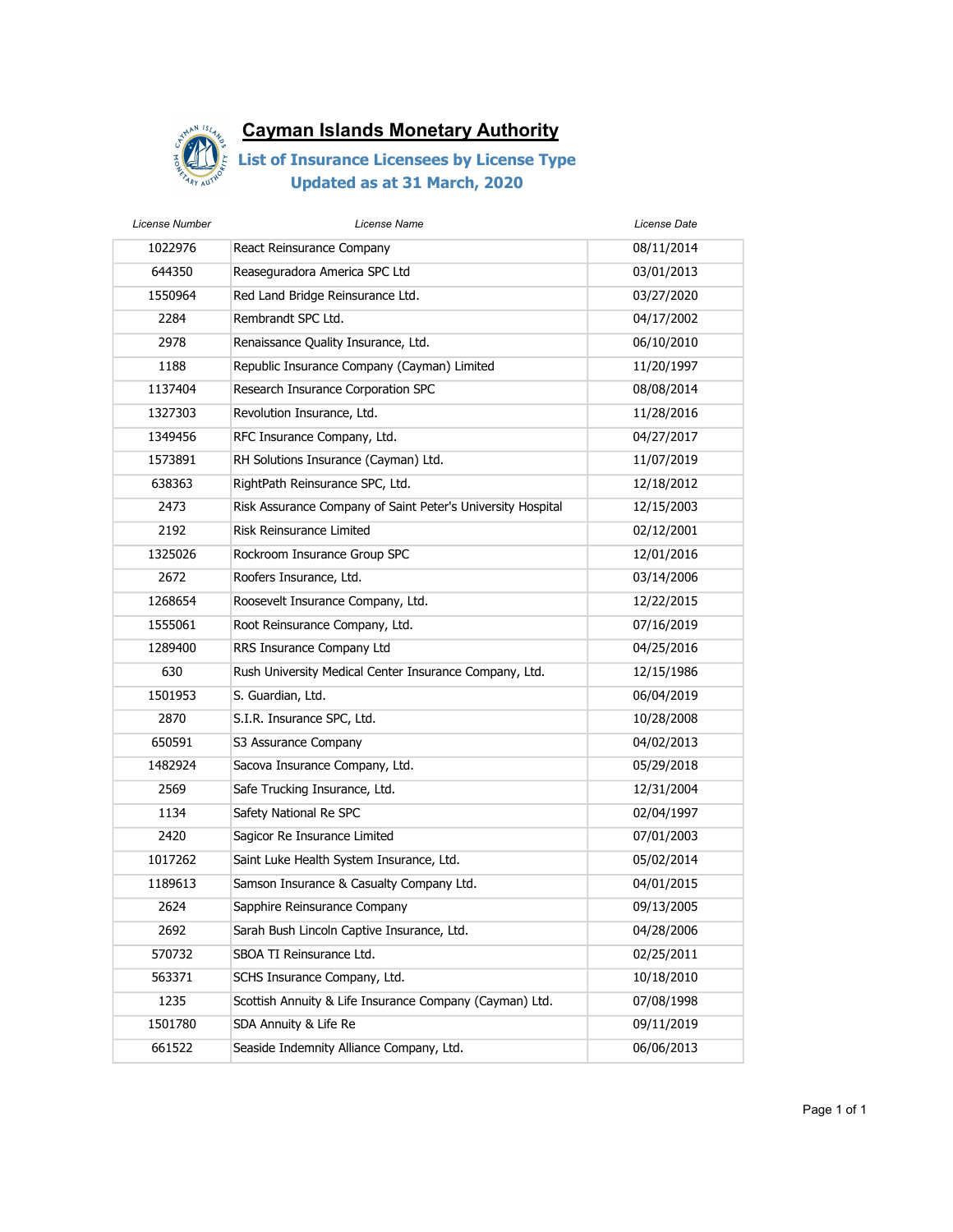

| License Number | License Name                                      | License Date |
|----------------|---------------------------------------------------|--------------|
| 1127302        | Security Atlantic Insurance, Ltd.                 | 06/24/2014   |
| 2371           | Security Insurance Company of North America       | 12/31/2002   |
| 1182801        | Select Partners Group, Ltd.                       | 03/03/2015   |
| 2742           | Self Storage Insurance Associates, Ltd.           | 11/23/2006   |
| 2485           | Senior Living Insurance Company Limited           | 06/16/2004   |
| 2564           | Senior Service Insurance Limited                  | 12/01/2004   |
| 642423         | Sentinel Reinsurance, Ltd.                        | 01/23/2013   |
| 184            | Sequoia Insurance Corporation                     | 07/22/1981   |
| 1579745        | Serve Insurance Ltd.                              | 12/30/2019   |
| 2561           | Seven Mile Beach Insurance Co. Ltd.               | 11/25/2004   |
| 1354054        | SGS Re SPC Ltd                                    | 04/20/2017   |
| 662336         | SHC Risk Carriers Inc.                            | 06/05/2013   |
| 2256           | Shippen North America Insurance Ltd.              | 12/27/2001   |
| 2668           | SHO SPC, Ltd.                                     | 03/20/2006   |
| 2537           | Sigea Reinsurance, Ltd.                           | 12/09/2004   |
| 1144           | Signature Insurance Company                       | 03/11/1997   |
| 2679           | SIH Cayman SPC Group, Ltd.                        | 03/23/2006   |
| 2701           | Sitnal Insurance Company (Cayman) Ltd SPC         | 06/30/2006   |
| 2818           | South Insurance Company Ltd                       | 10/15/2007   |
| 2531           | Southeast Ohio Medical Insurance Company, Ltd.    | 07/21/2004   |
| 2835           | Southeastern Integrated Insurance                 | 03/18/2008   |
| 2240           | Southern Co-Operative Insurance Company SPC, Ltd. | 09/25/2001   |
| 2595           | Southern Construction Group, Ltd.                 | 04/01/2005   |
| 2403           | Southern Physicians Insurance Company, Ltd.       | 04/14/2003   |
| 1611735        | Southlake Reinsurance SPC Ltd.                    | 03/18/2020   |
| 2427           | Southwest IPRO Insurance Company                  | 07/01/2003   |
| 91             | Southwest Professional Indemnity Corporation      | 04/01/1981   |
| 642390         | Sovereign Insurance Company, SPC                  | 12/28/2012   |
| 1520584        | Spartan Insurance, Ltd                            | 01/23/2019   |
| 2897           | Specialized Transportation Insurance, Ltd.        | 03/03/2009   |
| 2828           | Specialty Insurance Company SPC                   | 02/12/2008   |
| 2398           | Specialty Physicians' Assurance Co., Ltd.         | 05/01/2003   |
| 2342           | SRM Assurance, Ltd.                               | 12/23/2002   |
| 2139           | <b>SSMHC Insurance Company</b>                    | 06/01/2000   |
| 2585           | St. Blaise Insurance Company, SPC.                | 04/21/2006   |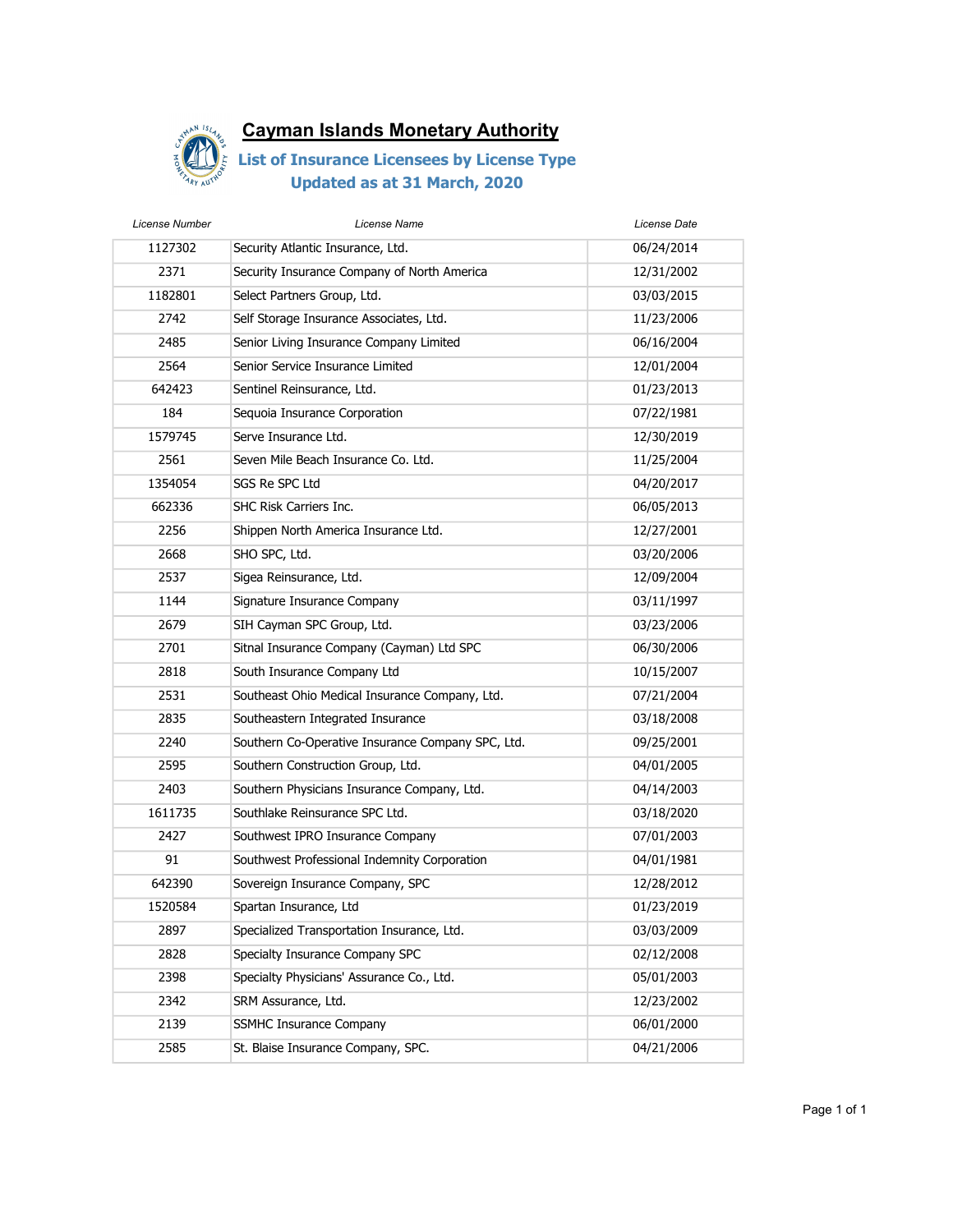

| License Number | License Name                                      | License Date |
|----------------|---------------------------------------------------|--------------|
| 1195342        | St. George Assurance, Ltd.                        | 03/03/2015   |
| 921            | Star Insurance Company (Cayman) Ltd.              | 09/03/1992   |
| 2566           | Starkap Insurance Company                         | 01/01/2005   |
| 2364           | Stellar Insurance Company Ltd                     | 12/30/2002   |
| 586051         | Sterling Reinsurance Company SPC                  | 03/21/2012   |
| 1043           | Summit Insurance, Ltd.                            | 07/07/1994   |
| 1025           | Sunflower Assurance, Ltd.                         | 04/01/1994   |
| 2243           | Sunland Insurance, SPC                            | 03/18/2002   |
| 2156           | Sunrise Professional Indemnity, Ltd.              | 07/01/2000   |
| 1159826        | SUNSHINE INSURANCE COMPANY, LTD. SPC              | 12/02/2014   |
| 635843         | Surety International SPC                          | 10/02/2012   |
| 2213           | Surgeons Indemnity Ltd.                           | 07/17/2001   |
| 2312           | Susquehanna Health System Insurance Network, Ltd. | 08/14/2002   |
| 2036           | SWISSPARTNERS INSURANCE COMPANY SPC LIMITED       | 10/26/1995   |
| 1263463        | Sycamore Re, Ltd.                                 | 12/31/2015   |
| 757            | Tailored Risk Assurance Company Ltd.              | 10/06/1988   |
| 2346           | TanCayman Insurance Company SPC, Ltd.             | 12/01/2002   |
| 2004           | TCH Insurance Company, Ltd.                       | 04/01/1995   |
| 1315           | Teal Assurance Company Limited                    | 09/28/1999   |
| 1220           | Tectonics Insurance Company Ltd                   | 03/26/1998   |
| 954            | Temporary Services Insurance Ltd.                 | 05/07/1993   |
| 840            | Terrapin Insurance Company                        | 01/09/1991   |
| 850            | Texas Health Facility Insurance Corporation Ltd.  | 06/03/1991   |
| 1287576        | Texas Trinity River Assurance Company, Ltd.       | 06/09/2016   |
| 1268691        | TFG Insurance, Ltd.                               | 03/02/2016   |
| 2224           | The Foundation Group Ltd.                         | 08/01/2001   |
| 805            | The Health Professionals Insurance Company, Ltd.  | 11/03/1989   |
| 2295           | The Healthcare Insurance Corporation              | 05/31/2002   |
| 2267           | The Heartland Group, Ltd.                         | 03/27/2002   |
| 2265           | The Independence Group Ltd.                       | 02/01/2002   |
| 2454           | The Preferred Energy Group, Ltd.                  | 06/18/2004   |
| 2612           | THR Insurance Company, Ltd                        | 07/01/2005   |
| 937            | Three Lakes Insurance Company Ltd.                | 12/01/1992   |
| 528            | Tiger International Insurance Limited             | 08/28/1985   |
| 904901         | Titan Insurance, Ltd.                             | 01/28/2014   |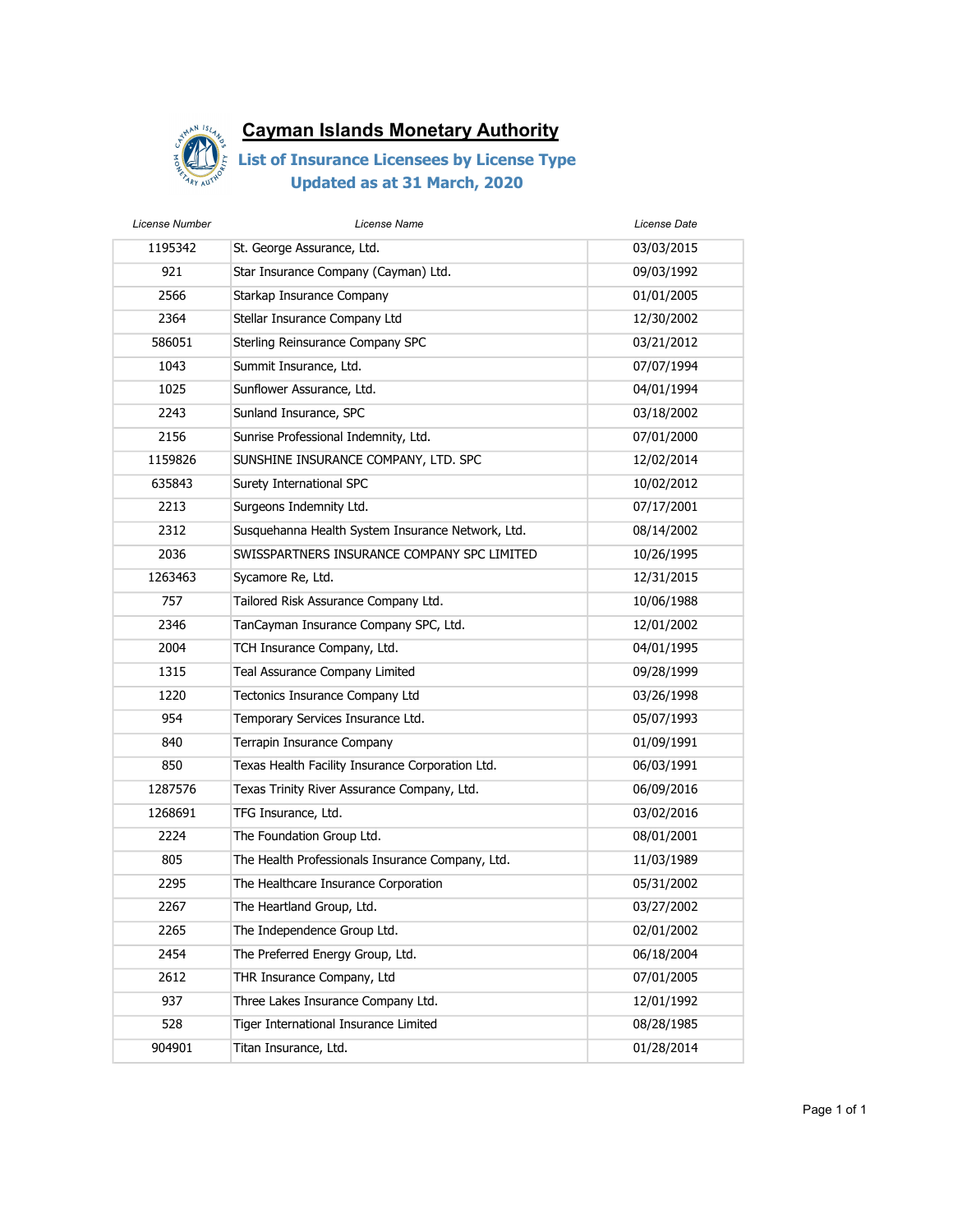

| License Number | License Name                                               | License Date |
|----------------|------------------------------------------------------------|--------------|
| 1129203        | TM3 Re, SPC                                                | 07/21/2014   |
| 2494           | Toll Gate Indemnity, Ltd.                                  | 06/29/2004   |
| 1513492        | Topsail Reinsurance SPC, Ltd.                              | 12/19/2018   |
| 564            | <b>Tortuga Casualty Company</b>                            | 03/04/1986   |
| 566823         | Tower Hill Re                                              | 12/03/2010   |
| 1477652        | TPAC Risk Partners Assurance Company                       | 05/11/2018   |
| 952            | Traffic Insurance Ltd.                                     | 05/07/1993   |
| 2180           | Trans Pacific Insurance Corporation                        | 07/27/2001   |
| 1100           | Trax Insurance Ltd.                                        | 09/23/1996   |
| 2853           | TRENCO Insurance Co., Ltd.                                 | 11/01/2008   |
| 2816           | TriCap Assurance SPC                                       | 11/05/2007   |
| 386            | Trinity Assurance, Ltd.                                    | 03/01/1989   |
| 669771         | Triple M II Re, SPC                                        | 11/13/2013   |
| 661776         | Triple M Re, SPC                                           | 05/27/2013   |
| 2225           | Tristar Reinsurance Company Ltd.                           | 08/30/2001   |
| 2543           | Tropical Assurance, Ltd.                                   | 08/26/2004   |
| 2215           | Truck Insurance Ltd.                                       | 06/28/2001   |
| 566716         | Turquoise Transportation Insurance, SPC                    | 09/01/2011   |
| 2354           | UC Health Assurance Company                                | 12/23/2002   |
| 2292           | Unico Insurance Company, Ltd.                              | 05/27/2002   |
| 1106           | Unified Reinsurance Co. Ltd.                               | 10/23/1996   |
| 53             | United Insurance Company                                   | 11/18/1975   |
| 2534           | United Integrity Assurance Ltd.                            | 07/29/2004   |
| 1278           | United SPC                                                 | 01/01/1999   |
| 566646         | Universal General Assurance Re, SPC                        | 11/11/2010   |
| 2517           | University of Minnesota Physicians Assurance Company, Ltd. | 07/01/2004   |
| 574862         | UPC Re                                                     | 05/15/2011   |
| 1318520        | <b>USC Preferred Insurance Limited</b>                     | 09/27/2016   |
| 2651           | Valley Indemnity, Ltd.                                     | 12/28/2005   |
| 2634           | ValorMD Insurance, SPC                                     | 05/24/2006   |
| 1324761        | VBH Insurance Co. Ltd.                                     | 12/02/2016   |
| 1313           | VFL International Life Company SPC, Ltd.                   | 09/17/1999   |
| 2392           | VHS Insurance Company, Ltd.                                | 03/20/2003   |
| 564443         | Victus Insurance Company, Ltd.                             | 09/30/2010   |
| 2559           | Virginia Physicians Insurance Company                      | 12/10/2004   |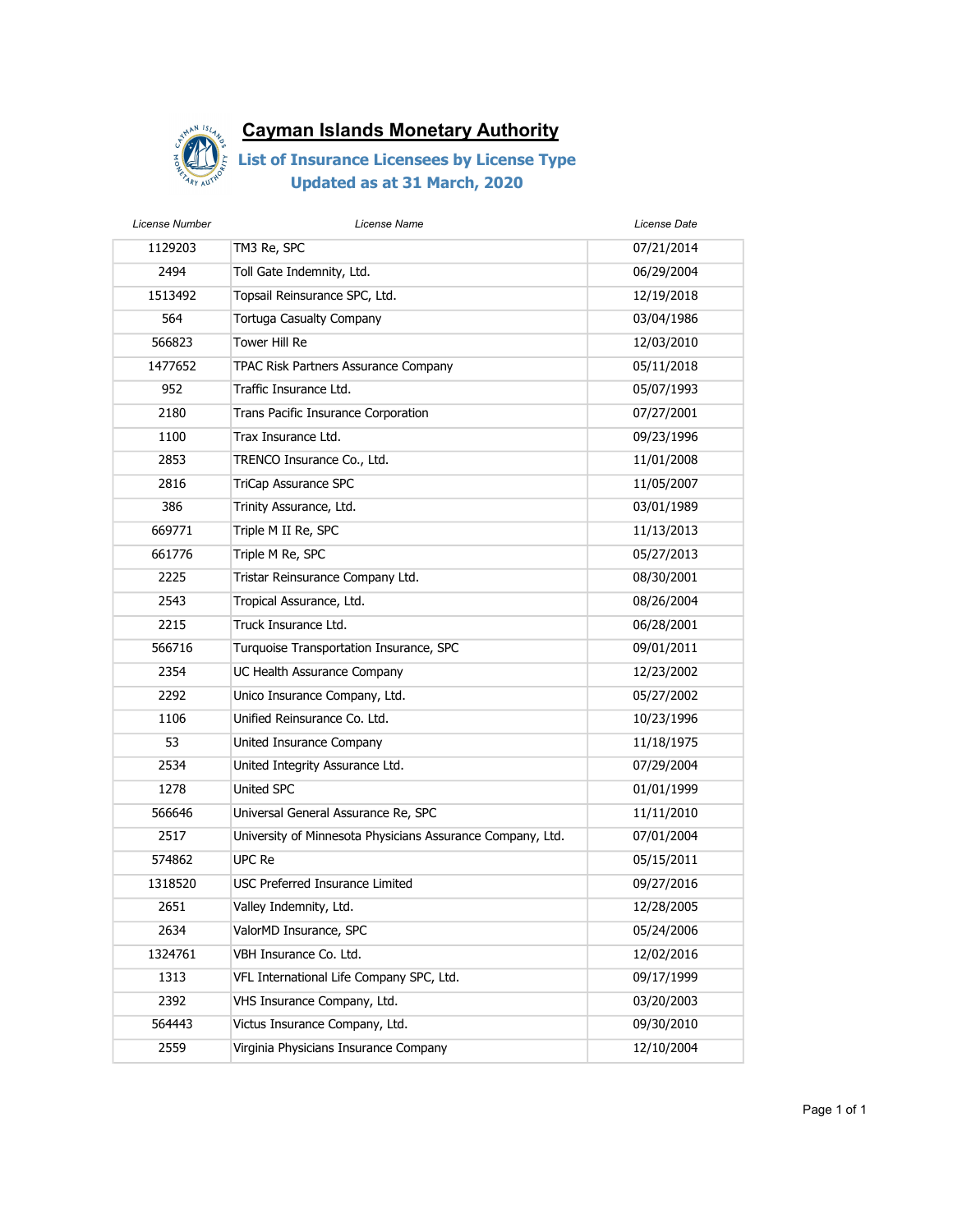

| License Number      | License Name                                        | License Date |
|---------------------|-----------------------------------------------------|--------------|
| 664565              | Virginia Re, SPC                                    | 09/11/2013   |
| 2530                | Virginia Solution SPC Ltd.                          | 07/14/2004   |
| 2303                | Vision Insurance Company                            | 07/10/2002   |
| 1073                | W & I Indemnity Ltd.                                | 12/01/1994   |
| 2330                | Walton Way Indemnity, SPC                           | 08/30/2002   |
| 2124                | Warco Insurance Corporation                         | 01/21/2000   |
| 2553                | Washington Pacific Insurance SPC                    | 01/10/2005   |
| 1267000             | <b>WDAISC Insurance Ltd.</b>                        | 01/08/2016   |
| 573510              | Well Health Insurance Ltd                           | 04/21/2011   |
| 2344                | Wellforce Indemnity Company, Ltd.                   | 11/26/2002   |
| 776                 | Wellington Security International Insurance Company | 05/02/1989   |
| 672313              | Wellmont Insurance Company SPC, Ltd                 | 12/18/2013   |
| 1328891             | WestCongress Reinsurance Company Ltd.               | 01/03/2017   |
| 39                  | Western International Insurance Company             | 12/18/1980   |
| 2570                | Western Maryland Insurance Company, Ltd.            | 12/29/2004   |
| 2297                | Western Reserve Assurance Co., Ltd. SPC             | 06/24/2002   |
| 1052                | Westside Insurance Company                          | 08/05/1994   |
| 2579                | Wheels Insurance, Ltd.                              | 12/31/2004   |
| 2592                | White Sands Insurance SPC                           | 06/28/2005   |
| 2903                | Wildcat Energy Insurance, Ltd                       | 06/11/2009   |
| 660483              | WMSH Insurance SPC Limited                          | 06/13/2013   |
| 2759                | Worldwide Insurance Solutions, Ltd.                 | 11/13/2007   |
| 2781                | Y-Bridge Insurance SPC                              | 06/06/2007   |
|                     | 629 Entities for Class B Insurer                    |              |
|                     |                                                     |              |
| <b>Entity Type:</b> | <b>Class C Insurer</b>                              |              |
| 1274711             | Caelus Re IV Limited                                | 01/26/2016   |
| 1354242             | Caelus Re V Limited                                 | 04/03/2017   |
| 1603070             | Caelus Re VI Limited                                | 01/29/2020   |
| 1357506             | Casablanca Re Ltd.                                  | 05/31/2017   |
| 913916              | East Lane Re VI Ltd.                                | 02/25/2014   |
| 1274350             | Espada Reinsurance Limited                          | 01/26/2016   |
| 1517773             | IIS Re (Cayman), Ltd.                               | 02/11/2019   |
| 1257966             | Indigo Re                                           | 01/15/2016   |
| 615123              | Long Point Re III Ltd.                              | 04/24/2012   |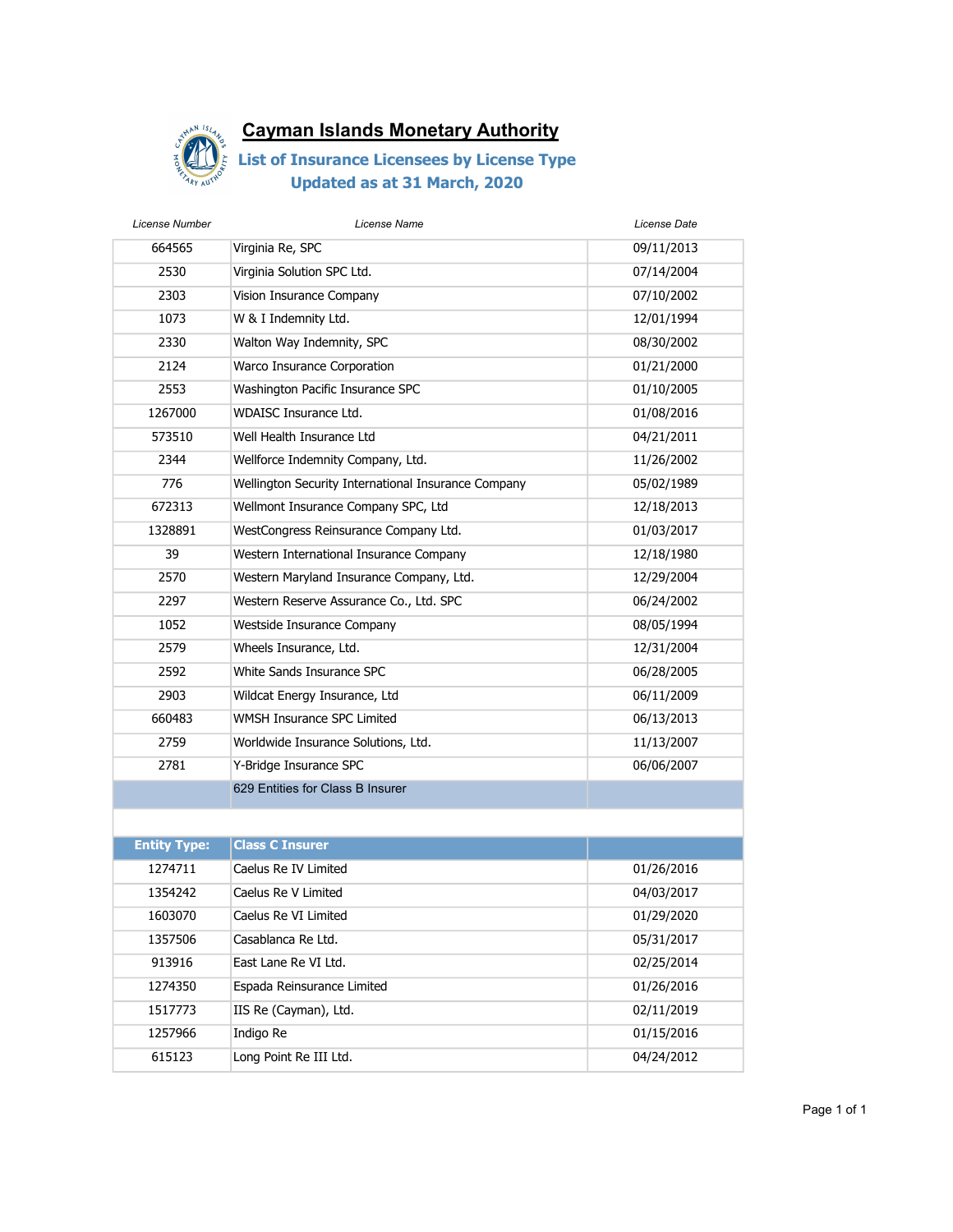

| License Number      | License Name                           | License Date |
|---------------------|----------------------------------------|--------------|
| 1447434             | Magni Re Ltd.                          | 12/21/2017   |
| 1481491             | Oxbridge Re NS                         | 06/01/2018   |
| 657624              | Oxbridge Reinsurance Limited           | 04/29/2013   |
| 1189090             | Promissum Re SPC Ltd.                  | 04/28/2015   |
| 1024166             | Residential Reinsurance 2014 Limited   | 04/22/2014   |
| 1196941             | Residential Reinsurance 2015 Limited   | 04/28/2015   |
| 1288265             | Residential Reinsurance 2016 Limited   | 04/05/2016   |
| 1353100             | Residential Reinsurance 2017 Limited   | 03/27/2017   |
| 1468390             | Residential Reinsurance 2018 Limited   | 03/21/2018   |
| 1541260             | Residential Reinsurance 2019 Limited   | 04/03/2019   |
| 1615913             | Residential Reinsurance 2020 Limited   | 03/24/2020   |
| 1451494             | Vitality Re IX Limited                 | 12/19/2017   |
| 1268304             | Vitality Re VII Limited                | 12/22/2015   |
| 1332505             | Vitality Re VIII Limited               | 12/21/2016   |
| 1521461             | Vitality Re X Limited                  | 01/03/2019   |
| 1584693             | Vitality Re XI Limited                 | 12/27/2019   |
|                     | 25 Entities for Class C Insurer        |              |
|                     |                                        |              |
| <b>Entity Type:</b> | <b>Class D Insurer</b>                 |              |
| 1265482             | Alesia Re, SPC                         | 05/03/2016   |
| 1324982             | Aureum Reinsurance Company, Ltd.       | 12/23/2016   |
| 1375194             | Barents Re Reinsurance Company, Inc.   | 06/15/2018   |
| 1529231             | CIBC Cayman Reinsurance Limited        | 04/26/2019   |
| 645363              | Greenlight Reinsurance, Ltd.           | 08/18/2004   |
| 1584133             | RBC Insurance Company (Cayman) Limited | 01/16/2020   |
|                     | 6 Entities for Class D Insurer         |              |
|                     |                                        |              |
| <b>Entity Type:</b> | <b>Insurance Agent</b>                 |              |
| 1151                | Affordable Insurance Limited           | 04/25/1997   |
| 2974                | Amy Jean Parchment                     | 03/23/2010   |
| 2714                | Ann-Marie Moiten                       | 07/17/2006   |
| 1537023             | BLACKTOWER (CAYMAN) LTD.               | 03/19/2019   |
| 2429                | Butterfield Bank (Cayman) Limited      | 07/08/2003   |
| 2937                | Carmen Camille Eloise                  | 09/29/2009   |
|                     |                                        |              |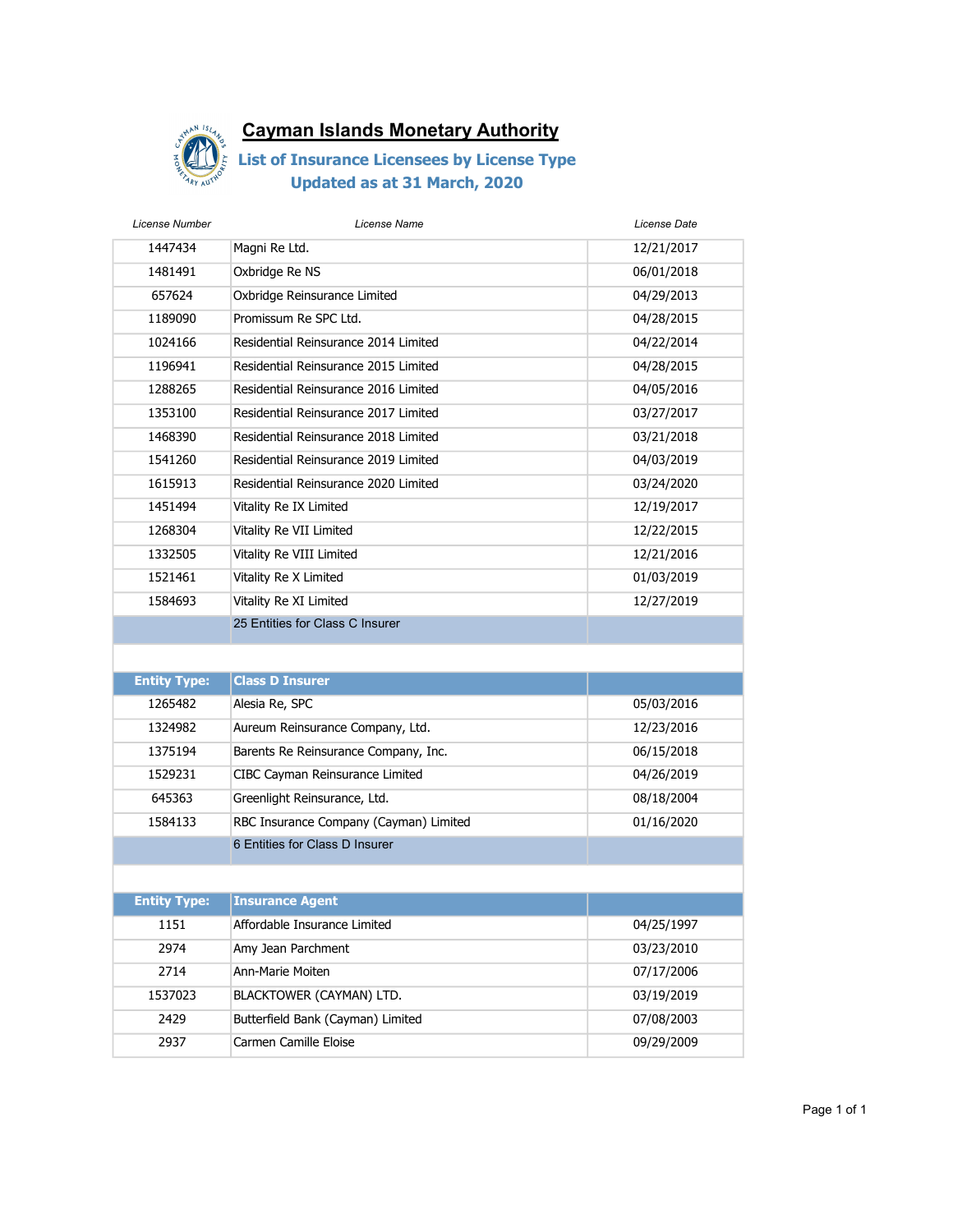

| License Name                                       | License Date |
|----------------------------------------------------|--------------|
| Cecil D. Goddard                                   | 11/01/1996   |
| Cheryl Thompson                                    | 10/23/2018   |
| Claudette Bell-White                               | 06/07/2005   |
| Debbian McDonald                                   | 10/23/2018   |
| Deserene M. Miller                                 | 03/23/2010   |
| Dionne Erica Mais                                  | 04/03/2007   |
| Dorette A. Beersingh                               | 10/04/2006   |
| Ellen J Lazzari                                    | 09/29/2009   |
| FirstCaribbean International Bank (Cayman) Limited | 03/22/2016   |
| Floriza Miller                                     | 10/23/2018   |
| France L Lynee                                     | 09/29/2009   |
| Gary Burns Rutty                                   | 07/24/2018   |
| Gregory A.R. Watt                                  | 09/25/2014   |
| Harvey Hugh Stephenson                             | 10/13/2009   |
| International Healthcare Solutions, Ltd.           | 09/17/2008   |
| International Property Insurance Ltd.              | 02/12/2016   |
| Julia Ann Swanson                                  | 10/15/2007   |
| Katherine A Graham                                 | 09/29/2009   |
| Kevan C Connolly                                   | 09/29/2009   |
| Lana M. Smith                                      | 09/29/2009   |
| Lester Rouse                                       | 01/01/2015   |
| Lloyd R Charlton                                   | 09/29/2009   |
| Marcia E. Robinson                                 | 10/12/2010   |
| Margaret L Powell                                  | 03/19/2003   |
| Mark Anthony Hull                                  | 07/23/2010   |
| Matthew Stephen Scurr Luke                         | 07/19/2016   |
| Merlyee Virginia Moore                             | 09/28/2010   |
| Michel E.A. Trumbach                               | 03/02/1992   |
| Norman Lesley Wilson                               | 06/09/1992   |
| Paul Louis Nelson II                               | 04/16/2009   |
| Paul McDonald Thompson                             | 10/01/2013   |
| Raymond Whittaker                                  | 09/02/1991   |
| Rena Hydes                                         | 08/25/2017   |
| Roy McKenzie                                       | 09/29/2009   |
| Sandra A Solomon                                   | 09/29/2009   |
|                                                    |              |